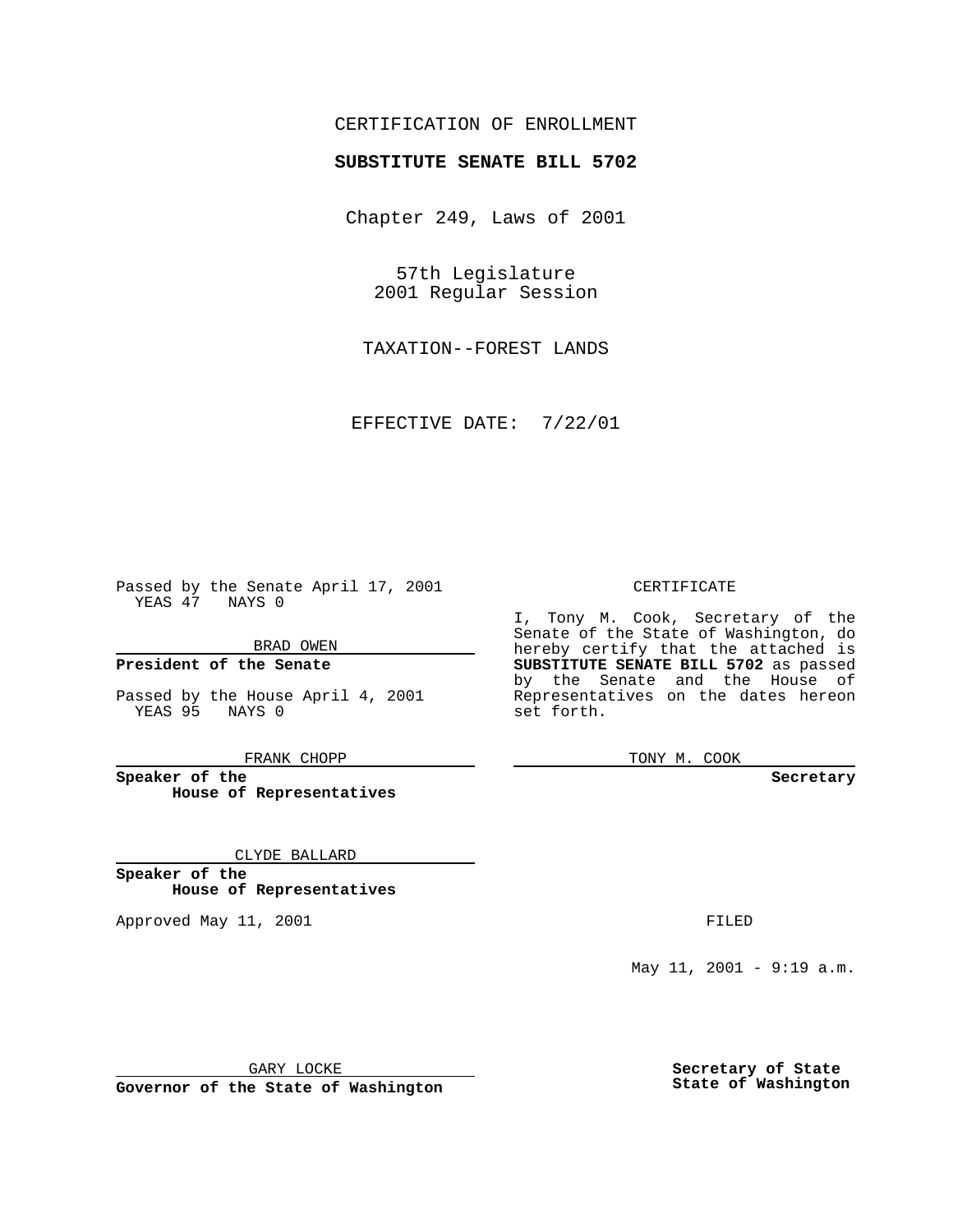## **SUBSTITUTE SENATE BILL 5702** \_\_\_\_\_\_\_\_\_\_\_\_\_\_\_\_\_\_\_\_\_\_\_\_\_\_\_\_\_\_\_\_\_\_\_\_\_\_\_\_\_\_\_\_\_\_\_

\_\_\_\_\_\_\_\_\_\_\_\_\_\_\_\_\_\_\_\_\_\_\_\_\_\_\_\_\_\_\_\_\_\_\_\_\_\_\_\_\_\_\_\_\_\_\_

### AS AMENDED BY THE HOUSE

Passed Legislature - 2001 Regular Session

#### **State of Washington 57th Legislature 2001 Regular Session**

**By** Senate Committee on Ways & Means (originally sponsored by Senators Snyder, Winsley, Spanel, Rossi and Rasmussen)

READ FIRST TIME 02/21/01.

 AN ACT Relating to simplifying and harmonizing the taxation of lands valued at current use; amending RCW 84.33.035, 84.33.130, 84.33.140, 84.33.145, 84.33.170, 84.33.210, 84.33.220, 84.33.230, 84.33.250, 84.33.260, 84.33.270, 84.34.020, and 84.34.065; reenacting and amending RCW 84.34.108; decodifying RCW 84.33.112, 84.33.113, 84.33.114, 84.33.115, 84.33.116, and 84.33.118; and repealing RCW 84.33.020, 84.33.073, 84.33.100, 84.33.110, and 84.33.120.

BE IT ENACTED BY THE LEGISLATURE OF THE STATE OF WASHINGTON:

 **Sec. 1.** RCW 84.33.035 and 1995 c 165 s 1 are each amended to read as follows:

 Unless the context clearly requires otherwise, the definitions in this section apply throughout this chapter.

 (1) "Agricultural methods" means the cultivation of trees that are grown on land prepared by intensive cultivation and tilling, such as irrigating, plowing, or turning over the soil, and on which all unwanted plant growth is controlled continuously for the exclusive purpose of raising trees such as Christmas trees and short-rotation hardwoods.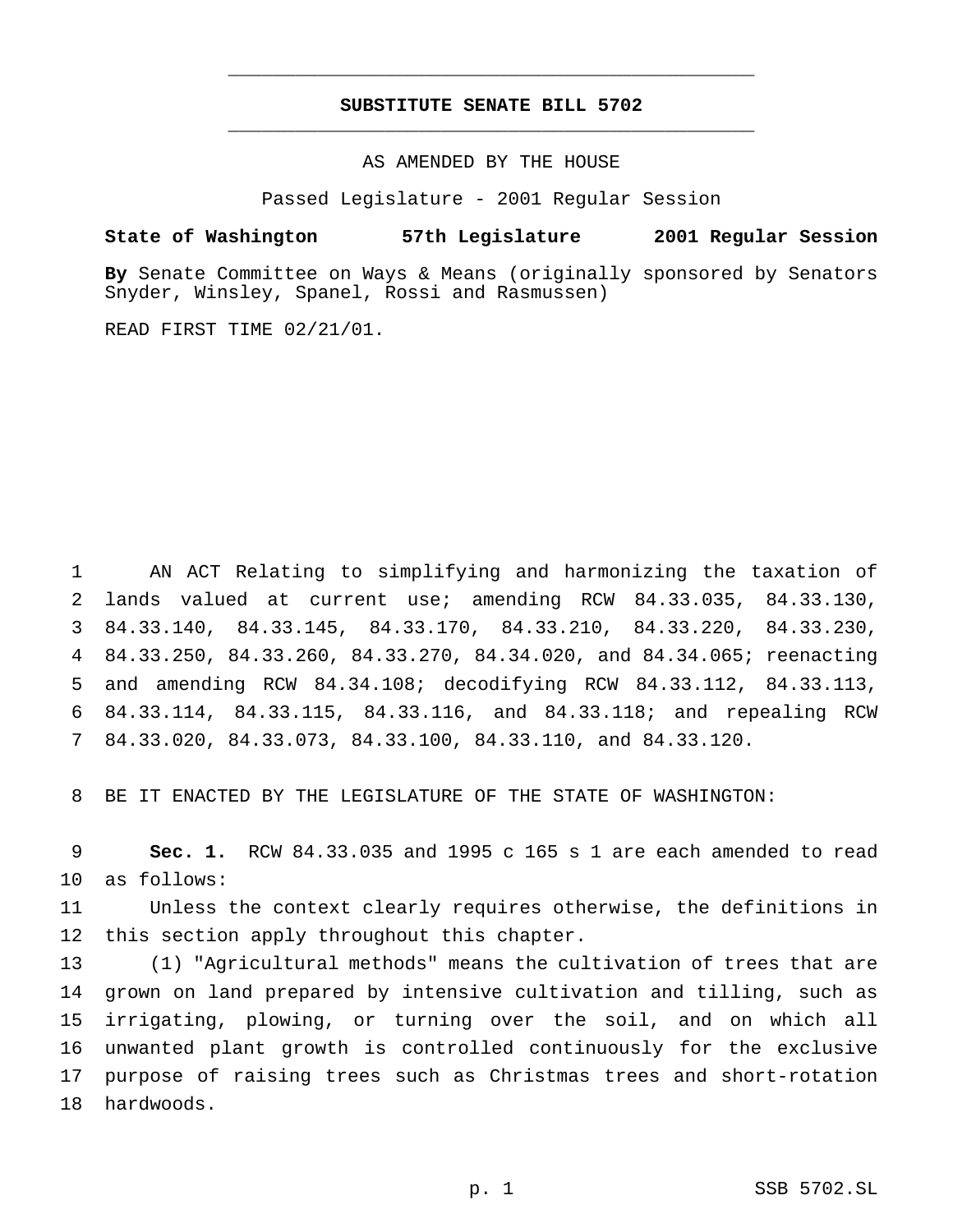(2) "Average rate of inflation" means the annual rate of inflation as determined by the department averaged over the period of time as provided in RCW 84.33.220 (1) and (2). This rate shall be published in 4 the state register by the department not later than January 1st of each year for use in that assessment year.

 (3) "Composite property tax rate" for a county means the total amount of property taxes levied upon forest lands by all taxing districts in the county other than the state, divided by the total assessed value of all forest land in the county.

10 ((+3))) (4) "Forest land" is synonymous with "designated forest 11 <u>land" and</u> means ((<del>forest land which is classified or designated forest</del> 12 <del>land under this chapter</del>)) any parcel of land that is twenty or more 13 acres or multiple parcels of land that are contiguous and total twenty 14 or more acres that is or are devoted primarily to growing and 15 harvesting timber. Designated forest land means the land only and does 16 not include a residential homesite. The term includes land used for 17 <u>incidental uses that are compatible with the growing and harvesting of</u> 18 timber but no more than ten percent of the land may be used for such 19 incidental uses. It also includes the land on which appurtenances 20 necessary for the production, preparation, or sale of the timber 21 products exist in conjunction with land producing these products.

 $((+4))$  (5) "Harvested" means the time when in the ordinary course of business the quantity of timber by species is first definitely determined. The amount harvested shall be determined by the Scribner Decimal C Scale or other prevalent measuring practice adjusted to arrive at substantially equivalent measurements, as approved by the 27 department ((of revenue)).

 $((+5))$   $(6)$  "Harvester" means every person who from the person's own land or from the land of another under a right or license granted by lease or contract, either directly or by contracting with others for the necessary labor or mechanical services, fells, cuts, or takes 32 timber for sale or for commercial or industrial use( $\left( \div \text{ PROVIDED}, \text{That} \right)$ 33 whenever)). When the United States or any instrumentality thereof, the state, including its departments and institutions and political subdivisions, or any municipal corporation therein so fells, cuts, or takes timber for sale or for commercial or industrial use, the harvester is the first person other than the United States or any instrumentality thereof, the state, including its departments and institutions and political subdivisions, or any municipal corporation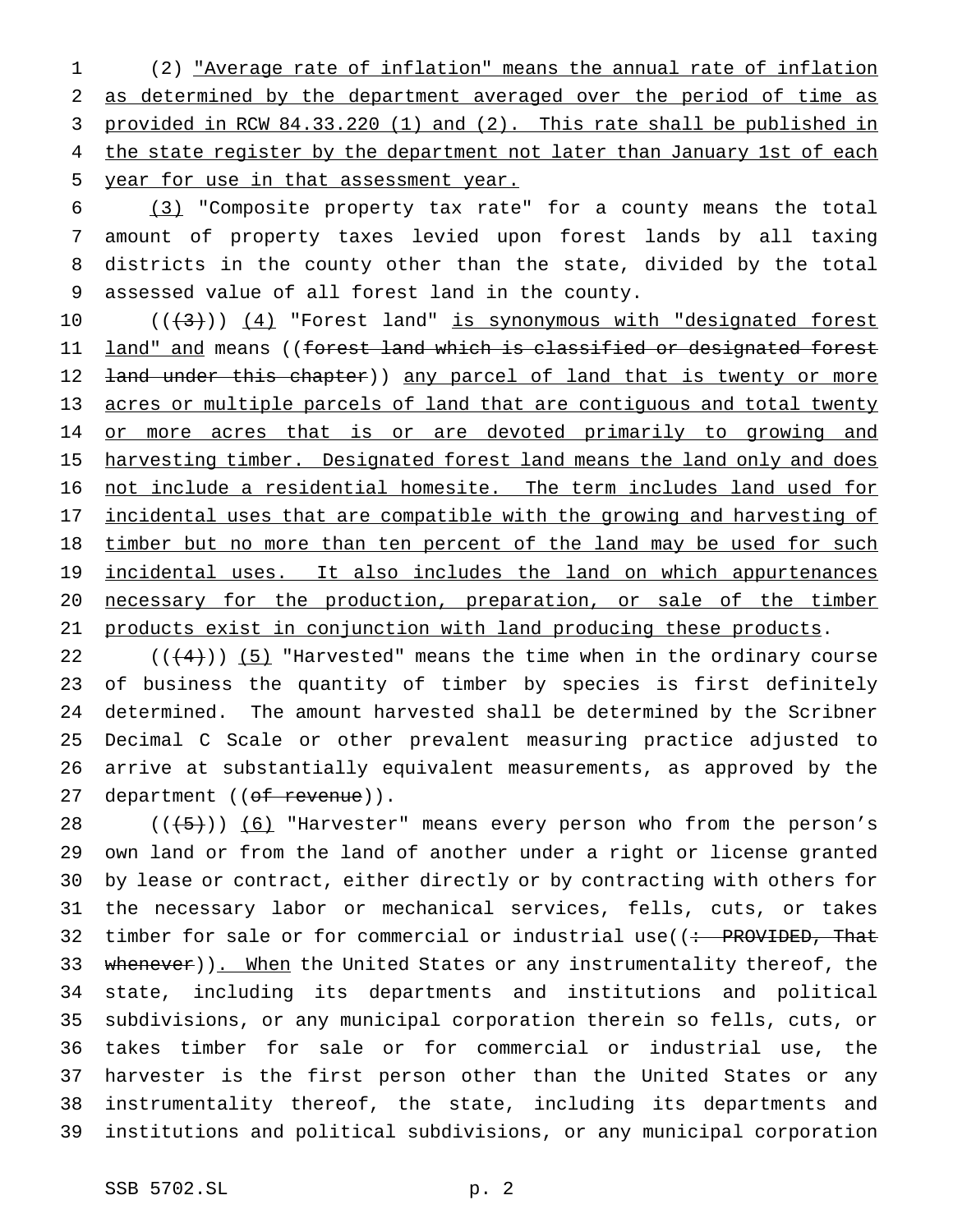1 therein, who acquires title to or a possessory interest in ((such)) the timber. The term "harvester" does not include persons performing under contract the necessary labor or mechanical services for a harvester.

4 (((6))) (7) "Harvesting and marketing costs" means only those costs directly associated with harvesting the timber from the land and delivering it to the buyer and may include the costs of disposing of 7 logging residues. Any other costs that are not directly and 8 exclusively related to harvesting and marketing of the timber, such as costs of permanent roads or costs of reforesting the land following harvest, are not harvesting and marketing costs.

 (8) "Incidental use" means a use of designated forest land that is 12 compatible with its purpose for growing and harvesting timber. An incidental use may include a gravel pit, a shed or land used to store 14 machinery or equipment used in conjunction with the timber enterprise, 15 and any other use that does not interfere with or indicate that the forest land is no longer primarily being used to grow and harvest 17 timber.

 (9) "Local government" means any city, town, county, water-sewer district, public utility district, port district, irrigation district, flood control district, or any other municipal corporation, quasi- municipal corporation, or other political subdivision authorized to 22 levy special benefit assessments for sanitary or storm sewerage systems, domestic water supply or distribution systems, or road construction or improvement purposes.

 (10) "Local improvement district" means any local improvement district, utility local improvement district, local utility district, 27 road improvement district, or any similar unit created by a local government for the purpose of levying special benefit assessments against property specially benefited by improvements relating to the districts.

 (11) "Owner" means the party or parties having the fee interest in land, except where land is subject to a real estate contract "owner" means the contract vendee.

 (12) "Primarily" or "primary use" means the existing use of the land is so prevalent that when the characteristic use of the land is evaluated any other use appears to be conflicting or nonrelated.

 (13) "Short-rotation hardwoods" means hardwood trees, such as but not limited to hybrid cottonwoods, cultivated by agricultural methods in growing cycles shorter than ten years.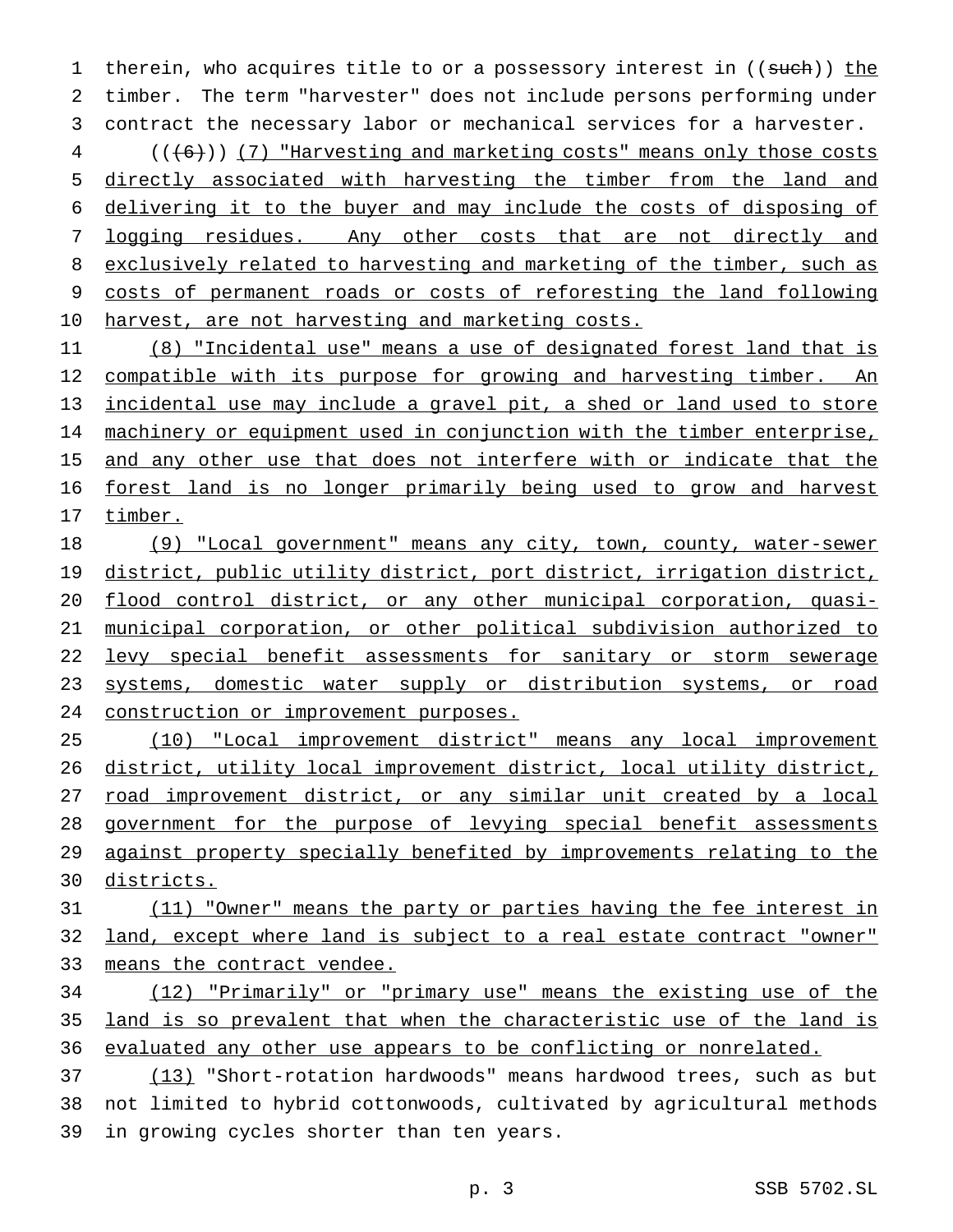1 (((7)) (14) "Small harvester" means every person who from his or 2 her own land or from the land of another under a right or license 3 granted by lease or contract, either directly or by contracting with 4 others for the necessary labor or mechanical services, fells, cuts, or 5 takes timber for sale or for commercial or industrial use in an amount 6 not exceeding two million board feet in a calendar year. When the 7 United States or any instrumentality thereof, the state, including its 8 departments and institutions and political subdivisions, or any 9 municipal corporation therein so fells, cuts, or takes timber for sale 10 or for commercial or industrial use, not exceeding these amounts, the 11 small harvester is the first person other than the United States or any 12 instrumentality thereof, the state, including its departments and 13 institutions and political subdivisions, or any municipal corporation 14 therein, who acquires title to or a possessory interest in the timber. 15 Small harvester does not include persons performing under contract the 16 necessary labor or mechanical services for a harvester, and it does not 17 include the harvesters of Christmas trees or short-rotation hardwoods. 18 (15) "Special benefit assessments" means special assessments levied 19 or capable of being levied in any local improvement district or 20 otherwise levied or capable of being levied by a local government to 21 pay for all or part of the costs of a local improvement and which may 22 be levied only for the special benefits to be realized by property by 23 reason of that local improvement.

 (16) "Stumpage value of timber" means the appropriate stumpage 25 value shown on tables prepared by the department ((of revenue)) under RCW 84.33.091, provided that for timber harvested from public land and sold under a competitive bidding process, stumpage value shall mean 28 ((that)) the actual amount paid to the seller in cash or other consideration. Whenever payment for the stumpage includes considerations other than cash, the value shall be the fair market 31 value of the other consideration( $(-$  provided that)). If the other consideration is permanent roads, the value of the roads shall be the appraised value as appraised by the seller.

 $34$  (( $\left(\frac{18}{1}\right)$ ) (17) "Timber" means forest trees, standing or down, on 35 privately or publicly owned land, and except as provided in RCW 36 84.33.170 includes Christmas trees and short-rotation hardwoods.

37 ( $(\frac{49}{})$ ) (18) "Timber assessed value" for a county means a value, 38 calculated by the department ((of revenue)) before October 1st of each 39 year, equal to the total stumpage value of timber harvested from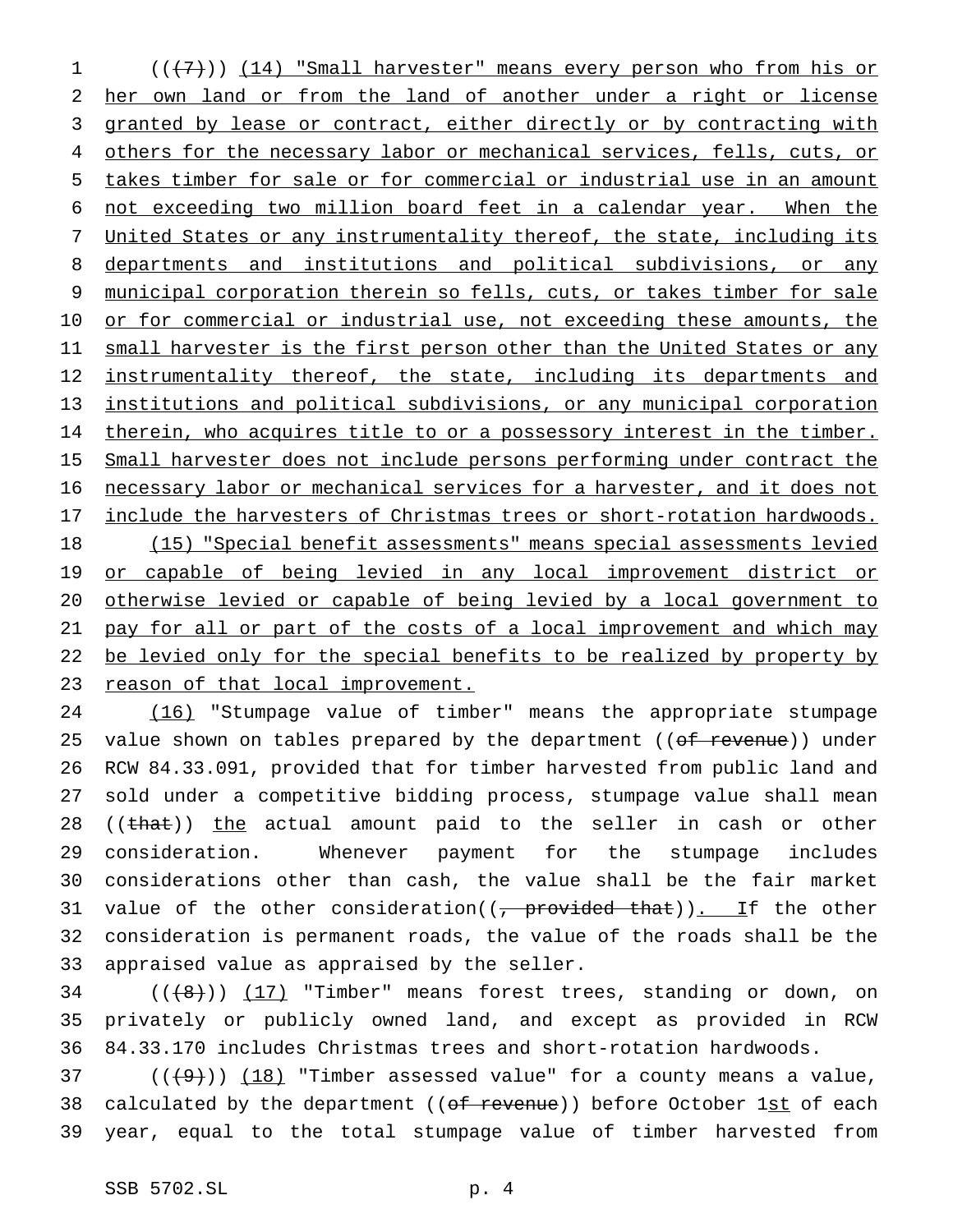privately owned land in the county during the most recent four calendar quarters for which the information is available multiplied by a ratio. The numerator of the ratio is the rate of tax imposed by the county under RCW 84.33.051 for the year of the calculation. The denominator of the ratio is the composite property tax rate for the county for taxes due in the year of the calculation, expressed as a percentage of assessed value.

 $((+10))$   $(19)$  "Timber assessed value" for a taxing district means the timber assessed value for the county multiplied by a ratio. The numerator of the ratio is the total assessed value of forest land in the taxing district. The denominator is the total assessed value of forest land in the county. As used in this section, "assessed value of forest land" means the assessed value of forest land for taxes due in the year the timber assessed value for the county is calculated.

 (20) "Timber management plan" means a plan prepared by a trained forester, or any other person with adequate knowledge of timber 17 management practices, concerning the use of the land to grow and harvest timber. Such a plan includes:

19 (a) A legal description of the forest land;

 (b) A statement that the forest land is held in contiguous ownership of twenty or more acres and is primarily devoted to and used 22 to grow and harvest timber;

23 (c) A brief description of the timber on the forest land or, if the timber on the land has been harvested, the owner's plan to restock the 25 land with timber;

26 (d) A statement about whether the forest land is also used to graze 27 livestock;

 (e) A statement about whether the land has been used in compliance 29 with the restocking, forest management, fire protection, insect and

30 disease control, and forest debris provisions of Title 76 RCW; and

 (f) If the land has been recently harvested or supports a growth of brush and noncommercial type timber, a description of the owner's plan 33 to restock the forest land within three years.

 **Sec. 2.** RCW 84.33.130 and 1994 c 301 s 32 are each amended to read as follows:

 (1) Notwithstanding any other provision of law, lands that were assessed as classified forest land before the effective date of this 38 section shall be designated forest land for the purposes of this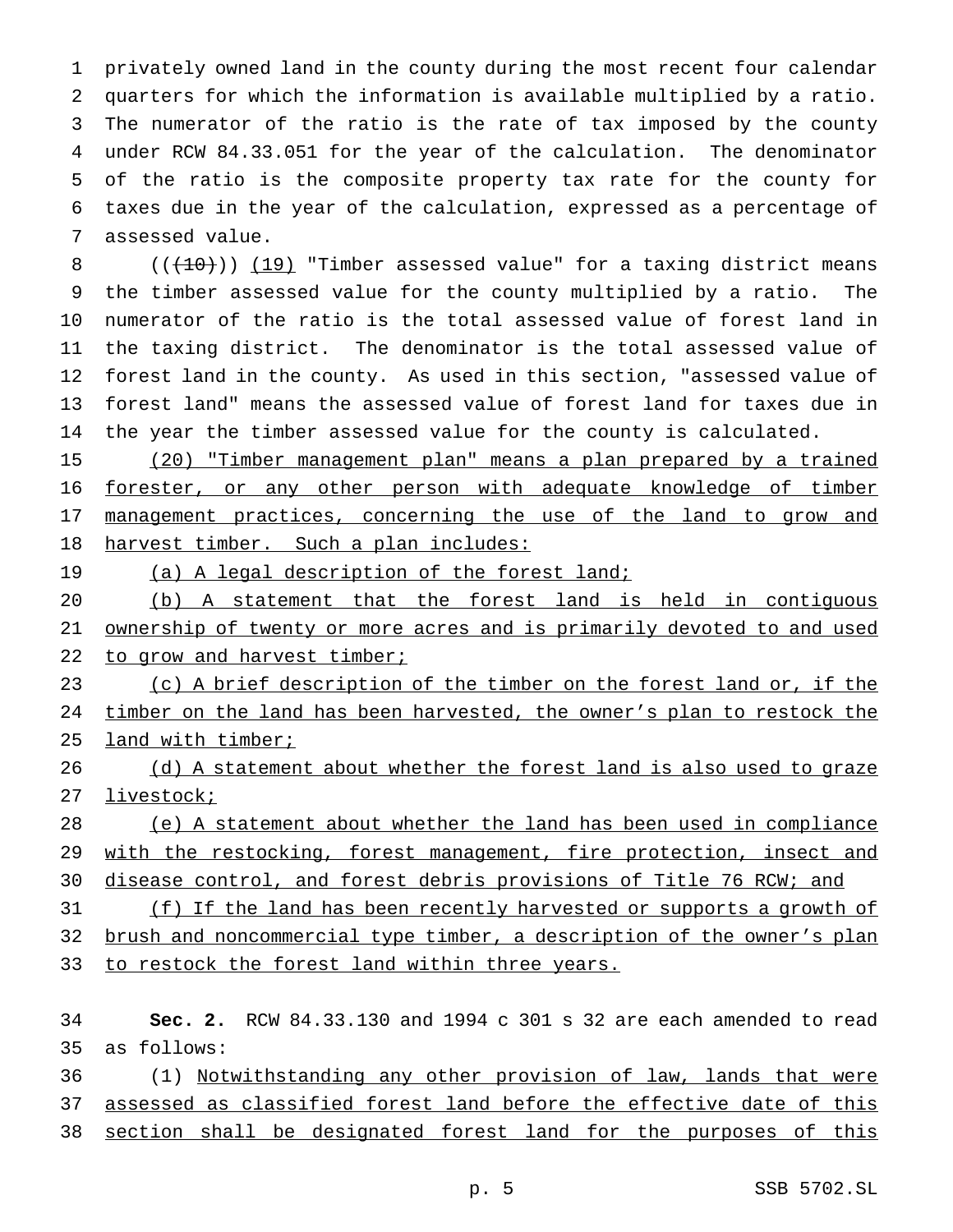1 chapter. The owners of previously classified forest land shall not be 2 required to apply for designation under this chapter. As of the 3 effective date of this section, the land and timber on such land shall 4 be assessed and taxed in accordance with the provisions of this 5 chapter.

6 (2) An owner of land desiring that it be designated as forest land 7 and valued ((pursuant to RCW 84.33.120)) under RCW 84.33.140 as of 8 January 1st of any year shall ((make)) submit an application to the 9 ((county)) assessor ((before such)) of the county in which the land is 10 located before January 1st of that year. The application shall be 11 accompanied by a reasonable processing fee when the county legislative 12 authority has established the requirement for such a fee.

 (3) No application of designation is required when publicly owned forest land is exchanged for privately owned forest land designated 15 under this chapter. The land exchanged and received by an owner subject to ad valorem taxation shall be automatically granted designation under this chapter if the following conditions are met:

18 (a) The land will be used to grow and harvest timber; and

19 (b) The owner of the land submits a document to the assessor's 20 office that explains the details of the forest land exchange within 21 sixty days of the closing date of the exchange. However, if the owner 22 fails to submit information regarding the exchange by the end of this 23 sixty-day period, the owner must file an application for designation as 24 forest land under this chapter and the regular application process will 25 be followed.

26  $((+2))$   $(4)$  The application shall be made upon forms prepared by 27 the department (( $of$  revenue)) and supplied by the (( $count$ y)) assessor, 28 and shall include the following:

29 (a) A legal description of or assessor's ((tax lot)) parcel 30 numbers for, all land the applicant desires to be designated as forest 31 land;

32 (b) The date or dates of acquisition of  $((\text{such}) )$  the land;

33 (c) A brief description of the timber on ((such)) the land, or if 34 the timber has been harvested, the owner's plan for restocking;

35 (d) ((Whether there is a forest)) A copy of the timber management 36 plan<u>, if one exists,</u> for ((such)) the land prepared by a trained 37 forester or any other person with adequate knowledge of timber 38 management practices;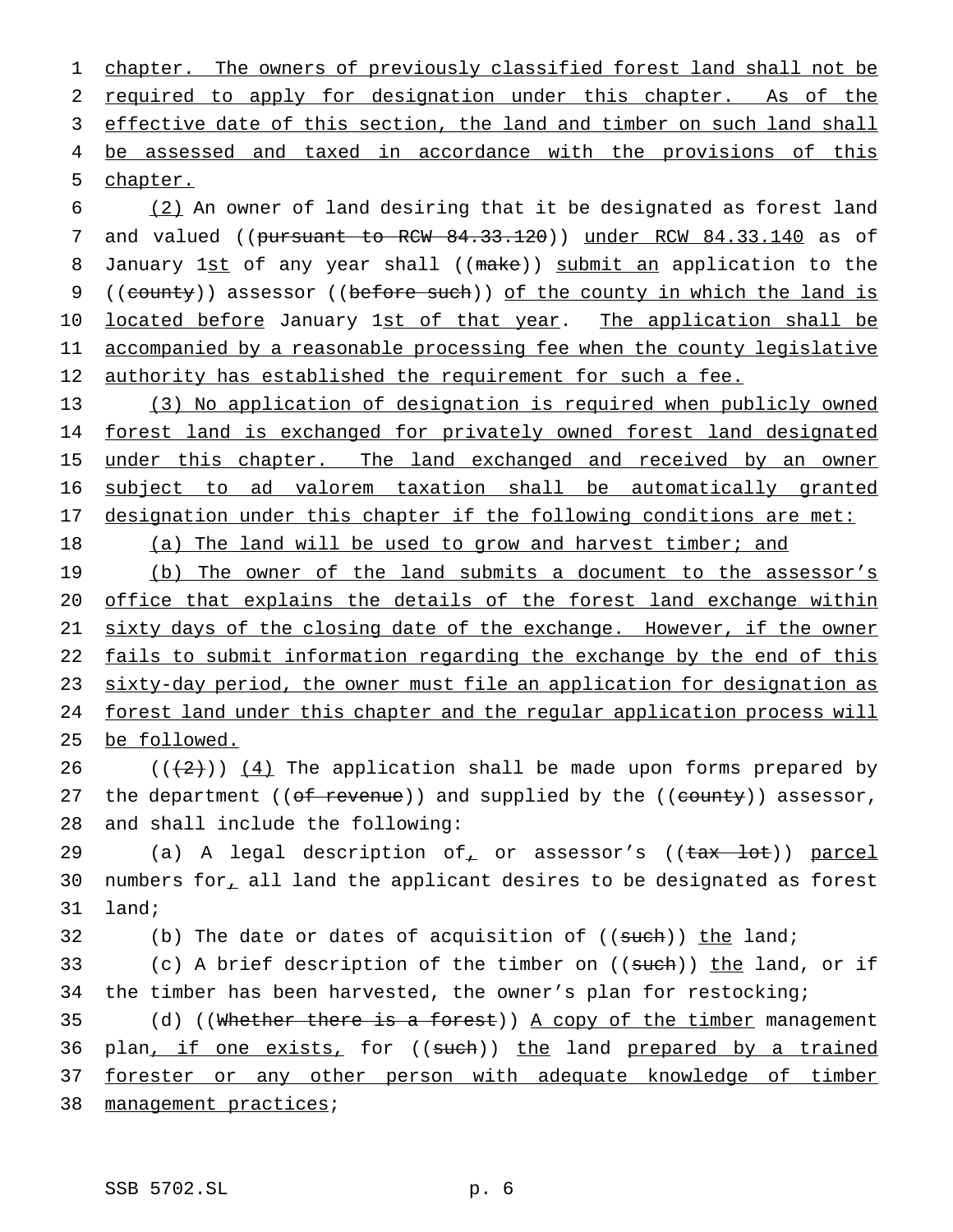1 (e) If ((so,)) a timber management plan exists, an explanation of 2 the nature and extent ((of implementation of such plan)) to which the 3 management plan has been implemented;

4 (f) Whether ((such)) the land is used for grazing;

5 (g) Whether ((such)) the land has been subdivided or a plat has 6 been filed with respect ((thereto)) to the land;

7 (h) Whether ((such)) the land and the applicant are in compliance 8 with the restocking, forest management, fire protection, insect and 9 disease control, and forest debris provisions of Title 76 RCW or any 10 applicable ((regulations thereunder)) rules;

11 (i) Whether ((such)) the land is subject to forest fire protection 12 assessments ((pursuant to)) under RCW 76.04.610;

13 (j) Whether ((such)) the land is subject to a lease, option, or 14 other right ((which)) that permits it to be used for any purpose other 15 than growing and harvesting timber;

16 (k) A summary of the past experience and activity of the applicant 17 in growing and harvesting timber;

18 (l) A summary of current and continuing activity of the applicant 19 in growing and harvesting timber;

20 (m) A statement that the applicant is aware of the potential tax 21 liability involved when ((such)) the land ceases to be designated as 22 forest land;

23 (n) An affirmation that the statements contained in the application 24 are true and that the land described in the application ((is, by itself 25 <del>or with other forest land not included in the application, in</del> 26 contiguous ownership of twenty or more acres which is primarily devoted 27 to and used for growing and harvesting timber)) meets the definition of 28 forest land in RCW 84.33.035; and

29 (o) A description and/or drawing showing what areas of land for 30 which designation is sought are used for incidental uses compatible 31 with the definition of forest land in RCW 84.33.035.

32 (5) The assessor shall afford the applicant an opportunity to be 33 heard if the ((application)) applicant so requests.

 ( $(\frac{+3}{})$ ) (6) The assessor shall act upon the application with due regard to all relevant evidence and without any one or more items of evidence necessarily being determinative, except that the application may be denied for one of the following reasons, without regard to other 38 items: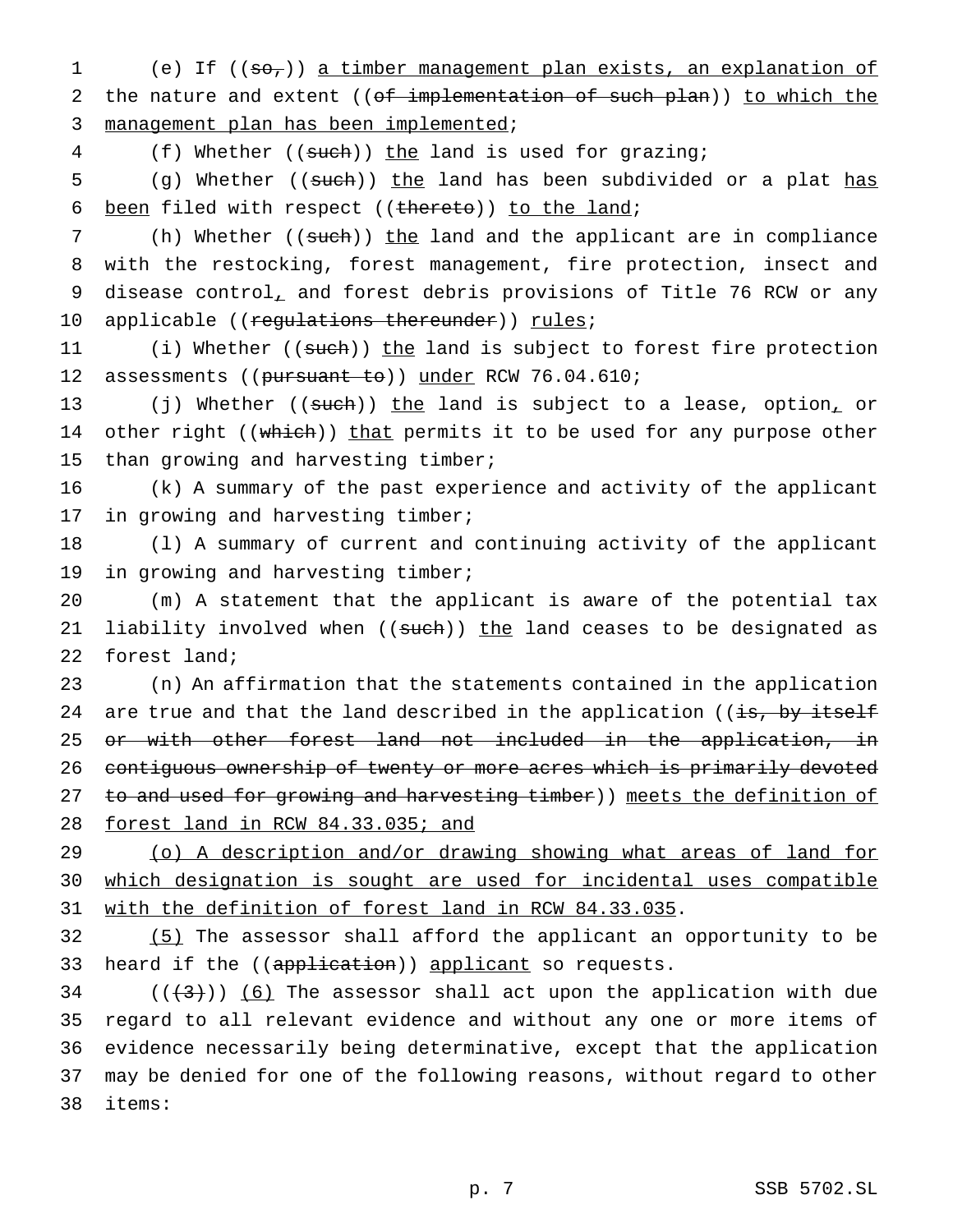1 (a) The land does not contain either a "merchantable stand of 2 timber" ((or an "adequate stocking")) as defined ((by rule adopted by 3 the forest practices board, except this reason  $(a+)$ ) in chapter 76.09 4 RCW and applicable rules. This reason shall not alone be sufficient 5 ((for denial of)) to deny the application (i) if ((such)) the land has 6 been recently harvested or supports a growth of brush or noncommercial 7 type timber, and the application includes a plan for restocking within 8 three years or ((such)) a longer period necessitated by unavailability 9 of seed or seedlings, or (ii) if only isolated areas within ((such)) 10 the land do not meet ((such)) the minimum standards due to rock 11 outcroppings, swamps, unproductive soil or other natural conditions;

12 (b) The applicant, with respect to ((such)) the land, has failed to 13 comply with a final administrative or judicial order with respect to a 14 violation of the restocking, forest management, fire protection, insect 15 and disease control, and forest debris provisions of Title 76 RCW or 16 any applicable ((regulations thereunder)) rules; or

17 (c) The land abuts a body of salt water and lies between the line 18 of ordinary high tide and a line paralleling ((such)) the ordinary high 19 tide line and two hundred feet horizontally landward ((therefrom, 20 except that)) from the high tide line. However, if the assessor 21 determines that a higher and better use ((determined by the assessor 22  $\pm$ o)) exists for ((such)) the land but this use would not be permitted 23 or economically feasible by virtue of any federal, state, or local law 24 or regulation ((such)), the land shall be assessed and valued 25 ((pursuant to the procedures set forth in RCW 84.33.110 and 84.33.120)) 26 under RCW 84.33.140 without being designated as forest land.

27 (7) The application shall be deemed to have been approved unless, 28 prior to May ( $(\frac{1}{1})$ ) 1st of the year after ((such)) the application was 29 mailed or delivered to the assessor, the assessor ((shall notify)) 30 notifies the applicant in writing of the extent to which the 31 application is denied.

 $((+4))$   $(8)$  An owner who receives notice ((pursuant to subsection  $(3)$  of this section)) that his or her application has been denied, in 34 whole or in part, may appeal ((such)) the denial to the county board of equalization.

36 **Sec. 3.** RCW 84.33.140 and 1999 sp.s. c 4 s 703 are each amended to 37 read as follows: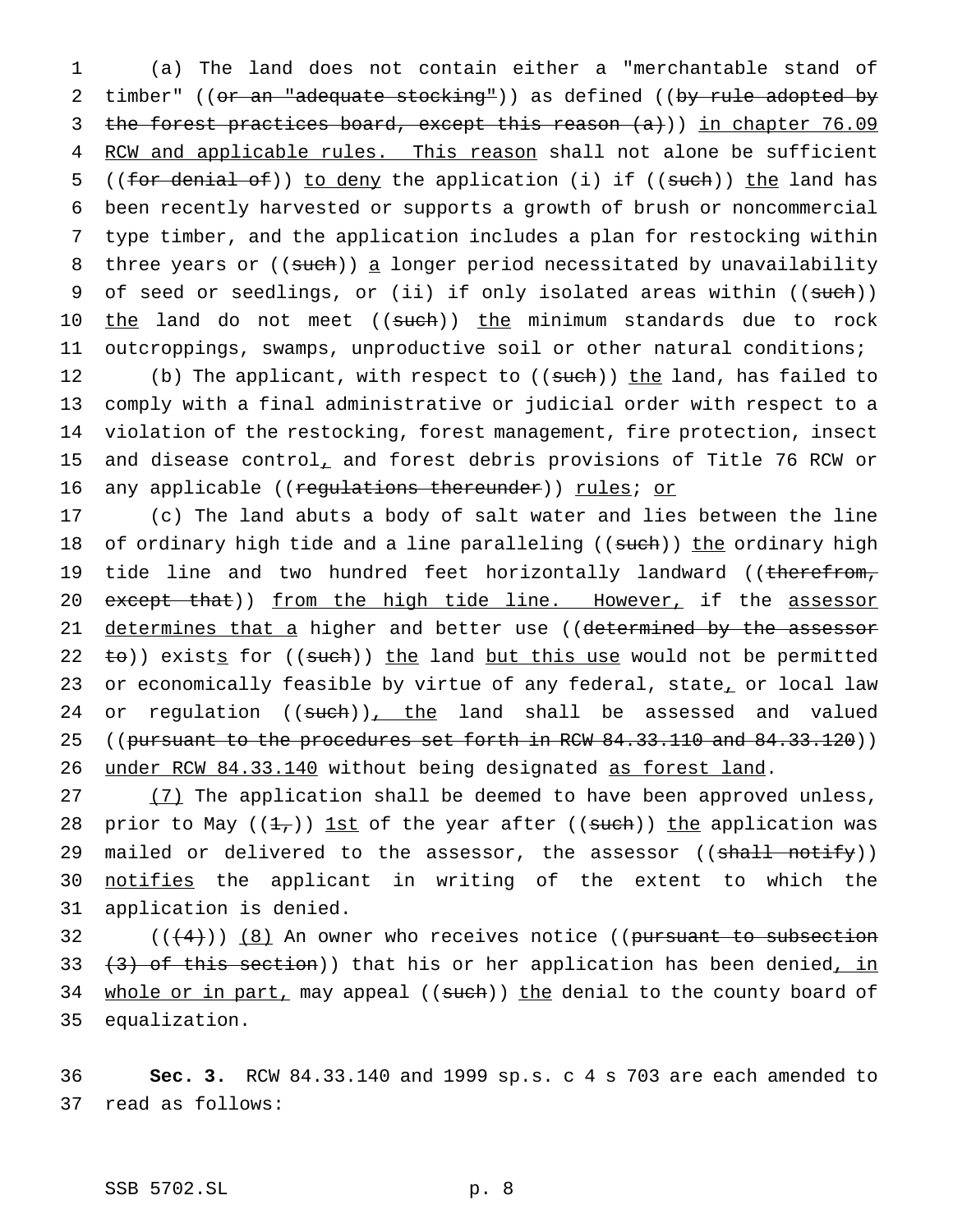1 (1) When land has been designated as forest land ((pursuant to RCW) 2 84.33.120(4) or)) under RCM 84.33.130, a notation of ((such)) the designation shall be made each year upon the assessment and tax 4 rolls( $(\tau)$ ). A copy of the notice of approval together with the legal 5 description or assessor's ((tax lot)) parcel numbers for ((such)) the land shall, at the expense of the applicant, be filed by the assessor 7 in the same manner as deeds are recorded( $(\frac{1}{2}$  and such)).

 (2) In preparing the assessment roll as of January 1, 2002, for taxes payable in 2003 and each January 1st thereafter, the assessor shall list each parcel of designated forest land at a value with 11 respect to the grade and class provided in this subsection and adjusted 12 as provided in subsection (3) of this section. The assessor shall compute the assessed value of the land using the same assessment ratio 14 applied generally in computing the assessed value of other property in 15 the county. Values for the several grades of bare forest land shall be

as follows:

| 17          | $\underline{\texttt{LAND}}$ | OPERABILITY               | <b>VALUES</b>    |
|-------------|-----------------------------|---------------------------|------------------|
| 18          | <b>GRADE</b>                | <b>CLASS</b>              | PER ACRE         |
| 19          |                             | $\underline{\mathbbm{1}}$ | \$234            |
| $20\,$      | $\underline{\mathbbm{1}}$   | $\overline{2}$            | 229              |
| 21          |                             | $\overline{3}$            | 217              |
| 22          |                             | $\underline{4}$           | 157              |
| 23          |                             | $\underline{\mathbbm{1}}$ | 198              |
| 24          | $\overline{2}$              | $\overline{2}$            | 190              |
| 25          |                             | $\overline{3}$            | 183              |
| 26          |                             | $\underline{4}$           | 132              |
| 27          |                             | $\underline{\mathbbm{1}}$ | 154              |
| $2\sqrt{8}$ | $\overline{3}$              | $\overline{2}$            | 149              |
| 29          |                             | $\overline{3}$            | 148              |
| $30$        |                             | $\underline{4}$           | 113              |
| $31$        |                             | $\underline{\mathbbm{1}}$ | 117              |
| 32          | $\underline{4}$             | $\underline{2}$           | 114              |
| 33          |                             | $\overline{3}$            | 113              |
| 34          |                             | $\underline{4}$           | $\underline{86}$ |
| 35          |                             | $\underline{\mathbbm{1}}$ | 85               |
| 36          | $\overline{5}$              | $\underline{2}$           | 78               |
| 37          |                             | $\overline{3}$            | 77               |
| 38          |                             | $\underline{4}$           | 52               |
| 39          |                             | $\underline{\mathbbm{1}}$ | 43               |
|             |                             |                           |                  |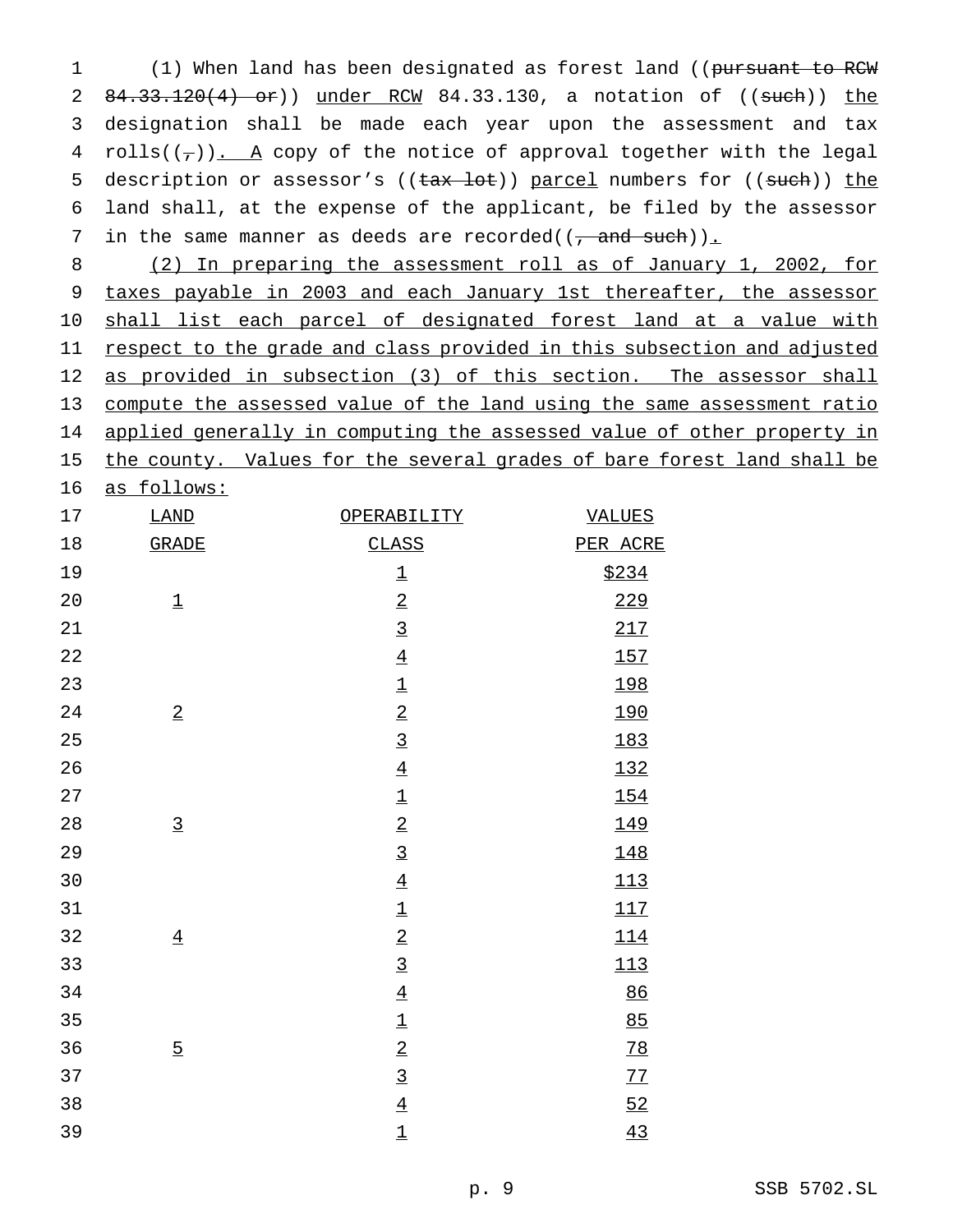| 1 | <u>б</u>       | $\overline{2}$     | 39                 |
|---|----------------|--------------------|--------------------|
| 2 |                | $\overline{3}$     | 39                 |
| 3 |                | $\underline{4}$    | 37                 |
| 4 |                | $\overline{\perp}$ | 21                 |
| 5 | $\overline{1}$ | $\overline{2}$     | 21                 |
| 6 |                | $\overline{3}$     | 20                 |
| 7 |                | $\overline{4}$     | 20                 |
| 8 | 8              |                    | $\overline{\perp}$ |
|   |                |                    |                    |

 (3) On or before December 31, 2001, the department shall adjust by rule under chapter 34.05 RCW, the forest land values contained in subsection (2) of this section in accordance with this subsection, and 12 shall certify the adjusted values to the assessor who will use these 13 values in preparing the assessment roll as of January 1, 2002. For the 14 adjustment to be made on or before December 31, 2001, for use in the 2002 assessment year, the department shall:

 (a) Divide the aggregate value of all timber harvested within the 17 state between July 1, 1996, and June 30, 2001, by the aggregate harvest volume for the same period, as determined from the harvester excise tax 19 returns filed with the department under RCW 84.33.074; and

 (b) Divide the aggregate value of all timber harvested within the state between July 1, 1995, and June 30, 2000, by the aggregate harvest volume for the same period, as determined from the harvester excise tax 23 returns filed with the department under RCW 84.33.074; and

 (c) Adjust the forest land values contained in subsection (2) of this section by a percentage equal to one-half of the percentage change in the average values of harvested timber reflected by comparing the 27 resultant values calculated under (a) and (b) of this subsection.

 (4) For the adjustments to be made on or before December 31, 2002, and each succeeding year thereafter, the same procedure described in subsection (3) of this section shall be followed using harvester excise tax returns filed under RCW 84.33.074. However, this adjustment shall be made to the prior year's adjusted value, and the five-year periods for calculating average harvested timber values shall be successively one year more recent.

35 (5) Land ((shall be)) graded, assessed, and valued ((pursuant to 36 RCW  $84.33.110$  and  $84.33.120$ ) as forest land shall continue to be so 37 graded, assessed, and valued until removal of ((such)) designation by 38 the assessor upon the occurrence of any of the following:

39 (a) Receipt of notice from the owner to remove ((such)) the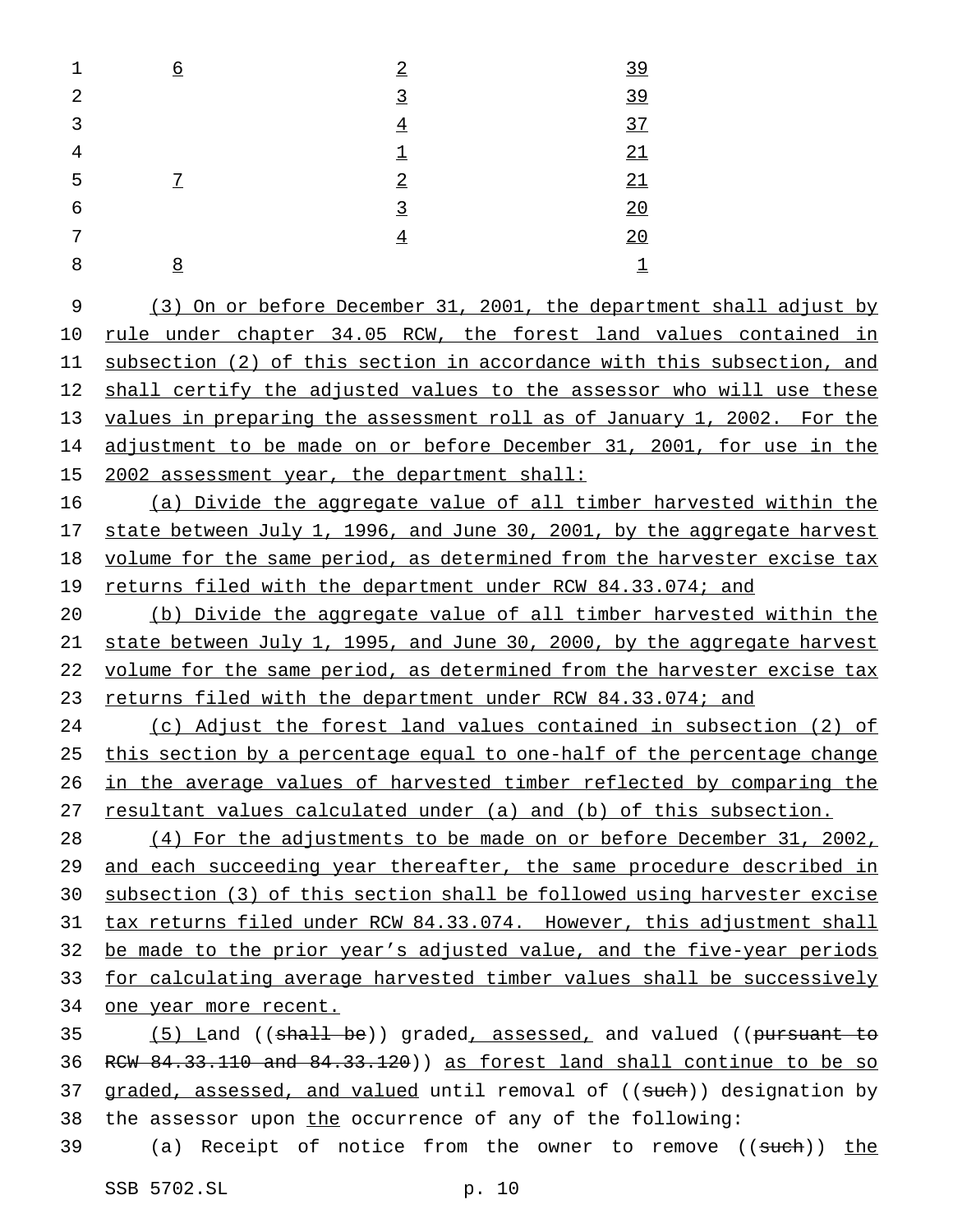designation;

2 (b) Sale or transfer to an ownership making ((such)) the land exempt from ad valorem taxation;

4 (c) Sale or transfer of all or a portion of ((such)) the land to a new owner, unless the new owner has signed a notice of forest land designation continuance, except transfer to an owner who is an heir or devisee of a deceased owner, shall not, by itself, result in removal of 8 ((classification)) designation. The signed notice of continuance shall be attached to the real estate excise tax affidavit provided for in RCW 82.45.150. The notice of continuance shall be on a form prepared by 11 the department ((<del>of revenue</del>)). If the notice of continuance is not signed by the new owner and attached to the real estate excise tax 13 affidavit, all compensating taxes calculated ((pursuant to)) under 14 subsection  $((+3))$  (11) of this section shall become due and payable by 15 the seller or transferor at time of sale. The ((county)) auditor shall not accept an instrument of conveyance of designated forest land for filing or recording unless the new owner has signed the notice of continuance or the compensating tax has been paid, as evidenced by the real estate excise tax stamp affixed thereto by the treasurer. The seller, transferor, or new owner may appeal the new assessed valuation 21 calculated under subsection  $((+3))$   $(11)$  of this section to the county board of equalization. Jurisdiction is hereby conferred on the county 23 board of equalization to hear these appeals;

 (d) Determination by the assessor, after giving the owner written notice and an opportunity to be heard, that:

26 (i) ((Such)) The land is no longer primarily devoted to and used for growing and harvesting timber. However, land shall not be removed from designation if a governmental agency, organization, or other 29 recipient identified in subsection  $((+5))$   $(13)$  or  $((+6))$   $(14)$  of this section as exempt from the payment of compensating tax has manifested its intent in writing or by other official action to acquire a property 32 interest in the designated forest land by means of a transaction that 33 qualifies for an exemption under subsection  $((+5))$   $(13)$  or  $((+6))$   $(14)$  of this section. The governmental agency, organization, or recipient shall annually provide the assessor of the county in which the land is located reasonable evidence in writing of the intent to acquire the designated land as long as the intent continues or within sixty days of a request by the assessor. The assessor may not request 39 this evidence more than once in a calendar year;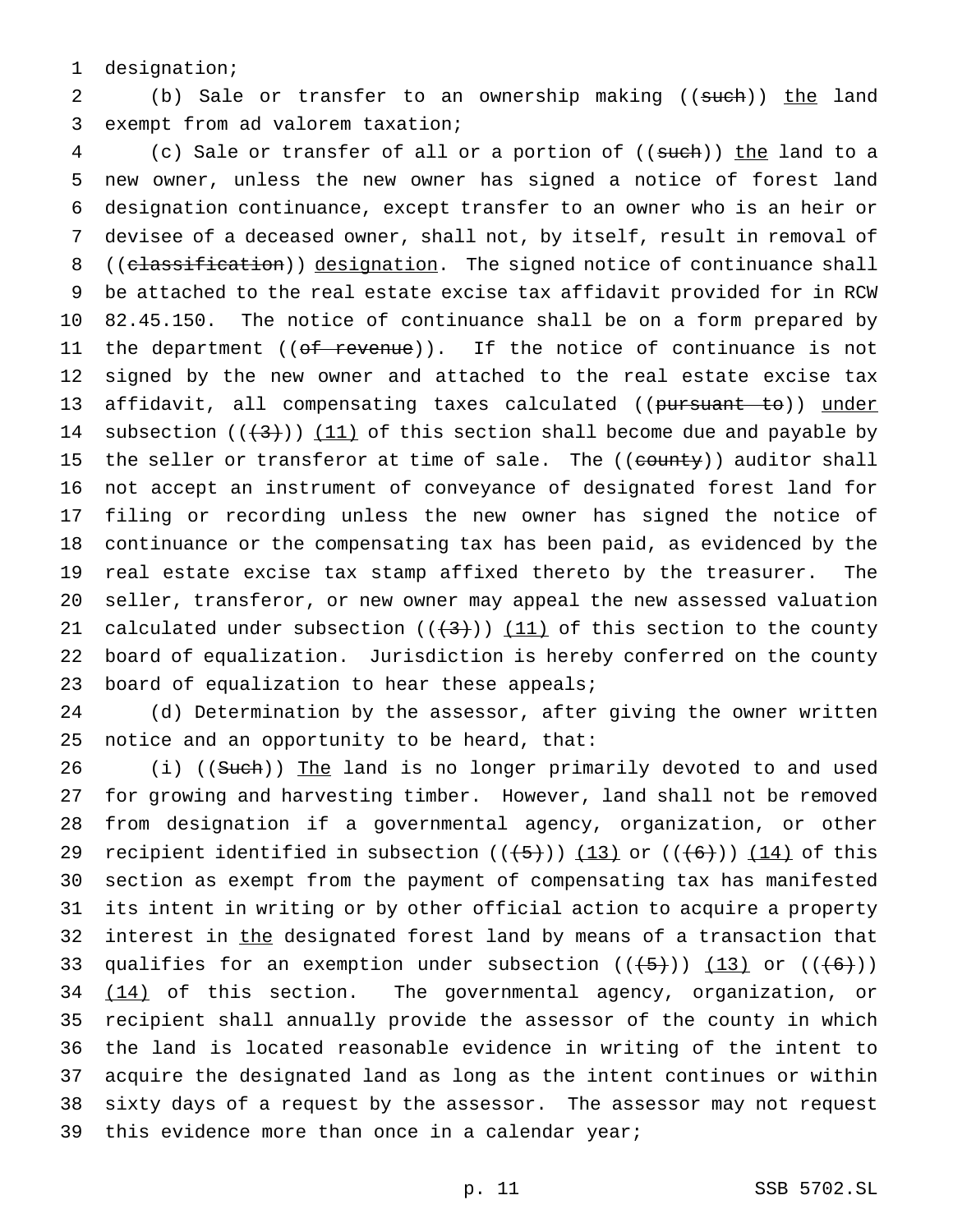1 (ii) The owner has failed to comply with a final administrative or 2 judicial order with respect to a violation of the restocking, forest 3 management, fire protection, insect and disease control, and forest 4 debris provisions of Title 76 RCW or any applicable ((regulations 5 thereunder)) rules; or

6 (iii) Restocking has not occurred to the extent or within the time 7 specified in the application for designation of such land.

8 ((Removal of designation upon occurrence of any of (a) through (c) of 9 this subsection shall apply only to the land affected, and upon 10 occurrence of (d) of this subsection shall apply only to the actual 11 area of land no longer primarily devoted to and used for growing and 12 harvesting timber, without regard to other land that may have been 13 included in the same application and approval for designation: 14 PROVIDED, That any remaining designated forest land meets necessary 15 definitions of forest land pursuant to RCW 84.33.100.

16  $(2)$ )) (6) Land shall not be removed from designation if there is a 17 governmental restriction that prohibits, in whole or in part, the 18 harvesting of timber from the owner's designated forest land. If only 19 a portion of the parcel is impacted by governmental restrictions of 20 this nature, the restrictions cannot be used as a basis to remove the 21 remainder of the forest land from designation under this chapter. For 22 the purposes of this section, "governmental restrictions" includes: 23 (a) Any law, regulation, rule, ordinance, program, or other action 24 adopted or taken by a federal, state, county, city, or other 25 governmental entity; or (b) the land's zoning or its presence within an 26 urban growth area designated under RCW 36.70A.110.

27 (7) The assessor shall have the option of requiring an owner of 28 forest land to file a timber management plan with the assessor upon the 29 occurrence of one of the following:

 (a) An application for designation as forest land is submitted; or (b) Designated forest land is sold or transferred and a notice of continuance, described in subsection (5)(c) of this section, is signed. (8) If land is removed from designation because of any of the circumstances listed in subsection (5)(a) through (c) of this section, the removal shall apply only to the land affected. If land is removed from designation because of subsection (5)(d) of this section, the 37 removal shall apply only to the actual area of land that is no longer primarily devoted to the growing and harvesting of timber, without 39 regard to any other land that may have been included in the application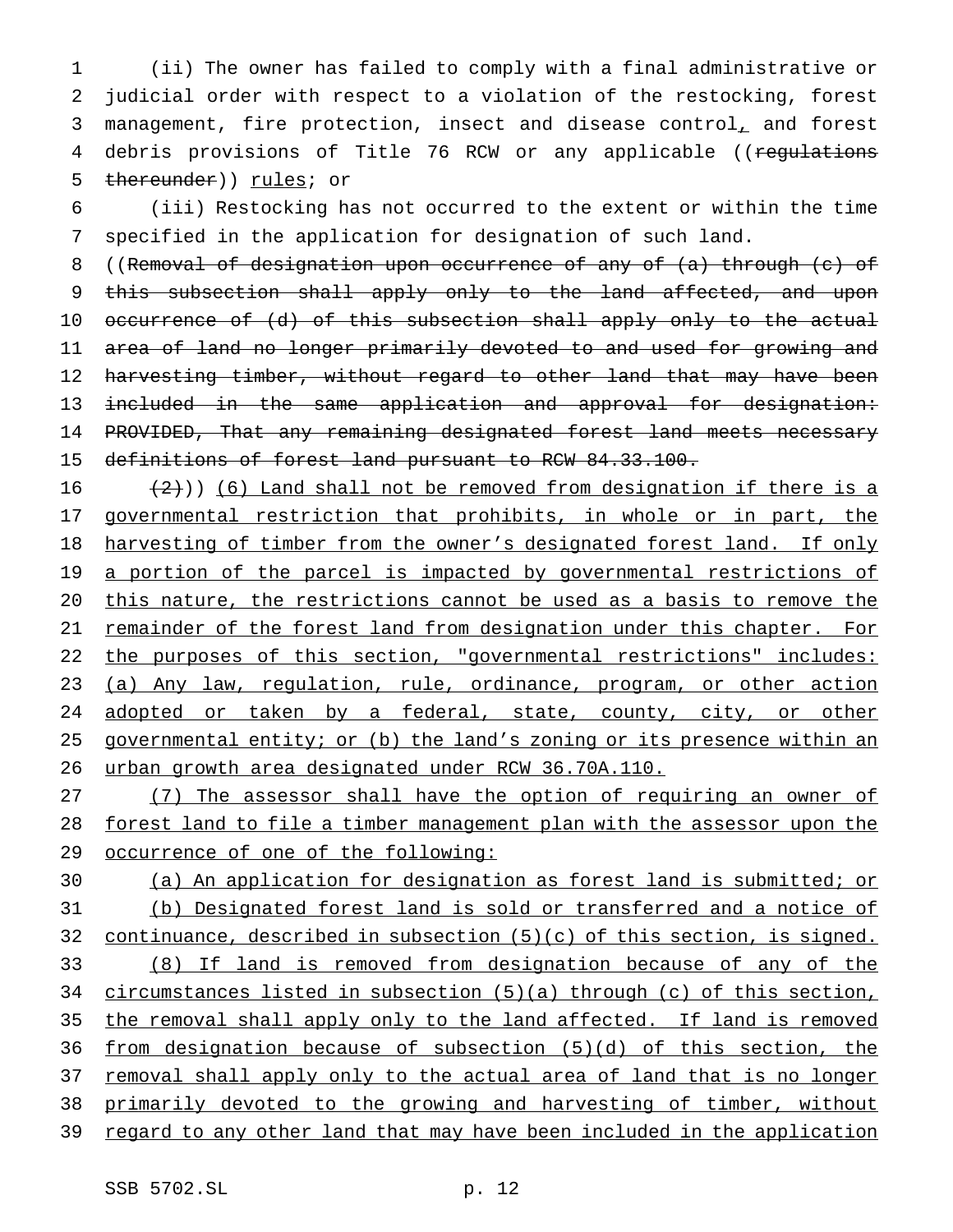1 and approved for designation, as long as the remaining designated 2 forest land meets the definition of forest land contained in RCW 3 84.33.035.

4 (9) Within thirty days after ((such)) the removal of designation 5 (( $\Theta$ )) as forest land, the assessor shall notify the owner in writing, 6 setting forth the reasons for  $((such))$  the removal. The seller, 7 transferor, or owner may appeal ((such)) the removal to the county 8 board of equalization.

9  $((+3+))$  (10) Unless the removal is reversed on appeal a copy of the 10 notice of removal with a notation of the action, if any, upon appeal, 11 together with the legal description or assessor's ((tax lot)) parcel 12 numbers for the land removed from designation shall, at the expense of 13 the applicant, be filed by the assessor in the same manner as deeds are 14 recorded((, and commencing on January 1 of the year following the year 15 in which the assessor mailed such notice, such land shall be assessed 16 on the same basis as real property is assessed generally in that 17 county)) and a notation of removal from designation shall immediately 18 be made upon the assessment and tax rolls. The assessor shall revalue 19 the land to be removed with reference to its true and fair value as of 20 January 1st of the year of removal from designation. Both the assessed 21 value before and after the removal of designation shall be listed. 22 Taxes based on the value of the land as forest land shall be assessed 23 and payable up until the date of removal and taxes based on the true 24 and fair value of the land shall be assessed and payable from the date 25 of removal from designation.

26  $(11)$  Except as provided in subsection  $((+1)(e), (5), or (6))$ 27  $(5)(c)$ ,  $(13)$ , or  $(14)$  of this section, a compensating tax shall be 28 imposed ((which)) on land removed from designation as forest land. The 29 compensating tax shall be due and payable to the ((county)) treasurer 30 thirty days after the owner is notified of the amount of  $($  (the 31 compensating)) this tax. As soon as possible after the land is removed 32 <u>from designation</u>, the assessor shall compute the amount of ((<del>such</del>)) 33 compensating tax and mail a notice to the owner of the amount 34 ((thereof)) of compensating tax owed and the date on which payment of 35 this tax is due. The amount of  $((such))$  compensating tax shall be 36 equal to the difference between the amount of tax last levied on 37 ((such)) the land as designated forest land and an amount equal to the 38 new assessed ((valuation)) value of ((such)) the land multiplied by the 39 dollar rate of the last levy extended against ((such)) the land,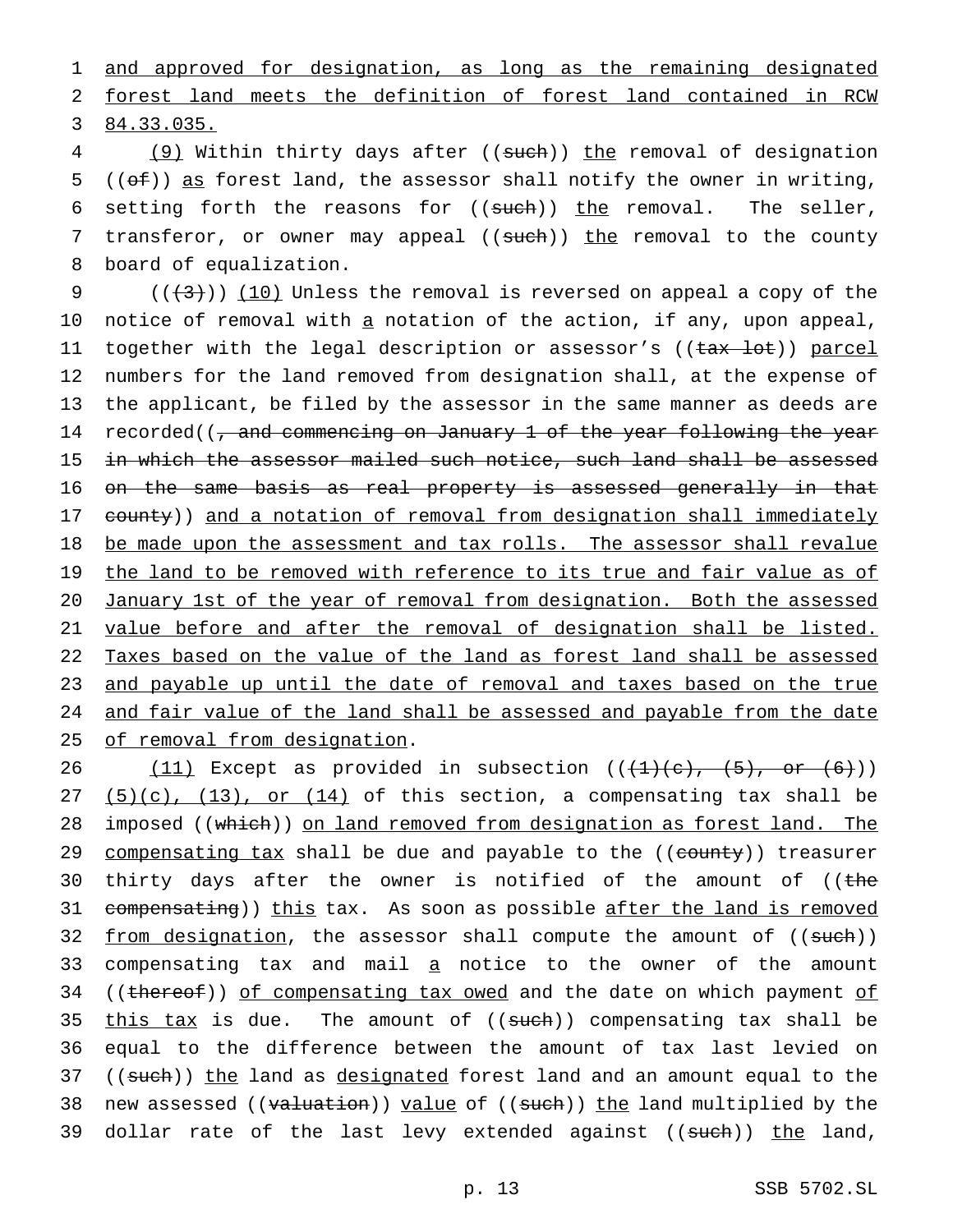1 multiplied by a number, in no event greater than ((ten)) nine, equal to 2 the number of years for which ((such)) the land was designated as forest land, plus compensating taxes on the land at forest land values 4 up until the date of removal and the prorated taxes on the land at true and fair value from the date of removal to the end of the current tax year.

7 (((4))) (12) Compensating tax, together with applicable interest 8 thereon, shall become a lien on ((such)) the land which shall attach at 9 the time ((such)) the land is removed from designation as forest land and shall have priority to and shall be fully paid and satisfied before any recognizance, mortgage, judgment, debt, obligation, or 12 responsibility to or with which ((such)) the land may become charged or 13 liable. ((Such)) The lien may be foreclosed upon expiration of the same period after delinquency and in the same manner provided by law for foreclosure of liens for delinquent real property taxes as provided in RCW 84.64.050. Any compensating tax unpaid on its due date shall thereupon become delinquent. From the date of delinquency until paid, interest shall be charged at the same rate applied by law to delinquent ad valorem property taxes.

 $((\frac{13}{13})$  The compensating tax specified in subsection  $((\frac{13}{1})$  $(11)$  of this section shall not be imposed if the removal of designation 22 (( $\frac{\text{pursuant} \text{to}}{\text{under}}$  subsection ( $(\frac{1}{1})$ ) (5) of this section resulted solely from:

 (a) Transfer to a government entity in exchange for other forest land located within the state of Washington;

 (b) A taking through the exercise of the power of eminent domain, or sale or transfer to an entity having the power of eminent domain in anticipation of the exercise of such power;

 (c) A donation of fee title, development rights, or the right to harvest timber, to a government agency or organization qualified under RCW 84.34.210 and 64.04.130 for the purposes enumerated in those sections, or the sale or transfer of fee title to a governmental entity or a nonprofit nature conservancy corporation, as defined in RCW 64.04.130, exclusively for the protection and conservation of lands recommended for state natural area preserve purposes by the natural heritage council and natural heritage plan as defined in chapter 79.70 37 RCW( $\left(\div\right)$  PROVIDED, That)). At such time as the land is not used for the purposes enumerated, the compensating tax specified in subsection  $((+3))$   $(11)$  of this section shall be imposed upon the current owner;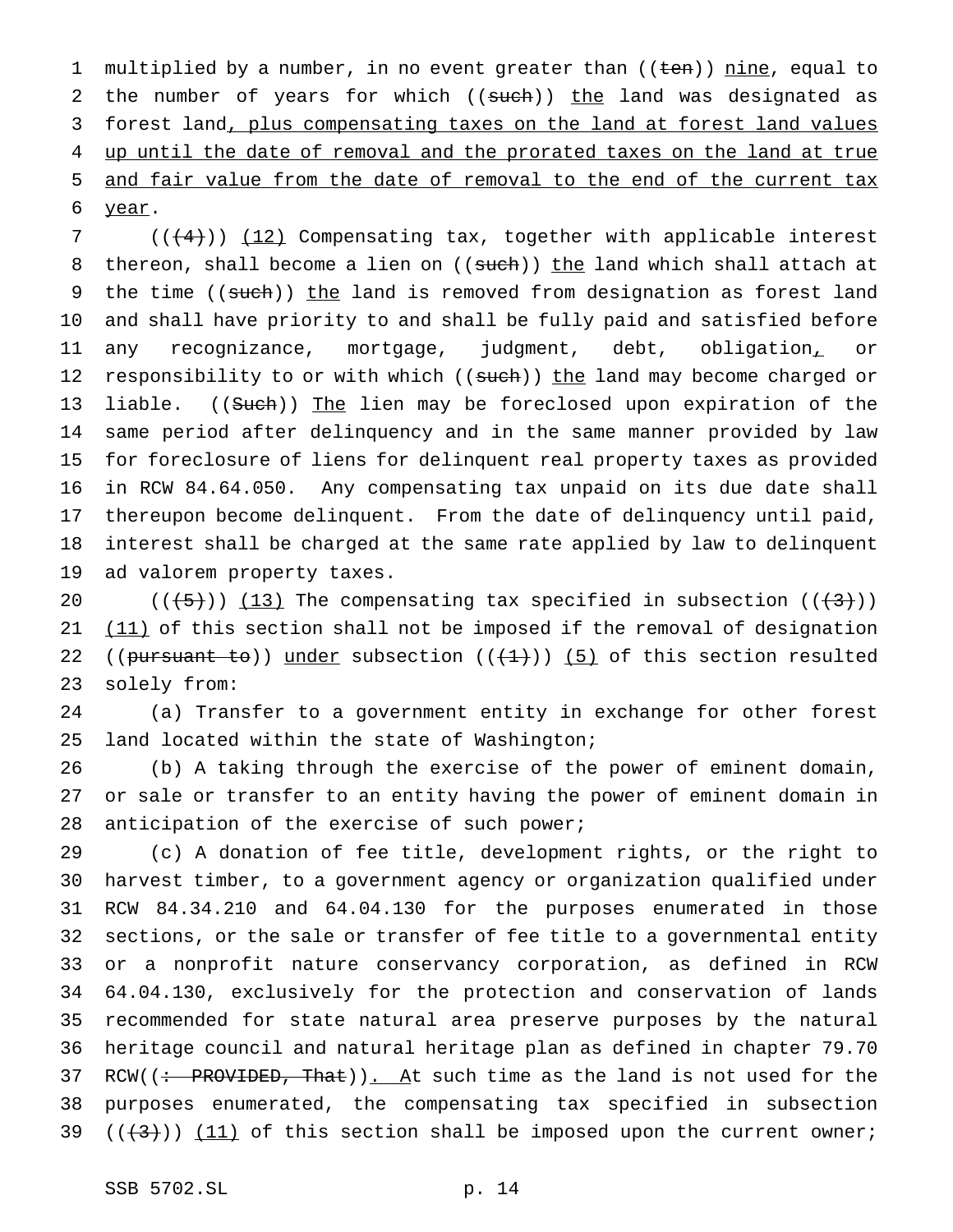(d) The sale or transfer of fee title to the parks and recreation commission for park and recreation purposes;

 (e) Official action by an agency of the state of Washington or by the county or city within which the land is located that disallows the 5 present use of  $((such))$  the land;

 (f) The creation, sale, or transfer of forestry riparian easements under RCW 76.13.120; or

 (g) The creation, sale, or transfer of a fee interest or a conservation easement for the riparian open space program under RCW 76.09.040.

 $((+6))$   $(14)$  In a county with a population of more than one million 12 inhabitants, the compensating tax specified in subsection  $((+3))$  (11) of this section shall not be imposed if the removal of 14 ((classification)) designation as forest land ((pursuant to)) under 15 subsection  $((+1))$  (5) of this section resulted solely from:

16 (a) An action described in subsection  $((+5))$  (13) of this section; or

 (b) A transfer of a property interest to a government entity, or to a nonprofit historic preservation corporation or nonprofit nature conservancy corporation, as defined in RCW 64.04.130, to protect or enhance public resources, or to preserve, maintain, improve, restore, limit the future use of, or otherwise to conserve for public use or enjoyment, the property interest being transferred. At such time as the property interest is not used for the purposes enumerated, the compensating tax shall be imposed upon the current owner.

 **Sec. 4.** RCW 84.33.145 and 1999 sp.s. c 4 s 704 are each amended to read as follows:

28 (1) If no later than thirty days after removal of ((c<del>lassification</del> 29 or)) designation the owner applies for classification under RCW 30 84.34.020 (1), (2), or (3), then the  $((e~~lassified or~~))$  designated 31 forest land shall not be considered removed from ((classification or)) 32 designation for purposes of the compensating tax under RCW ((84.33.120) 33  $er)$ ) 84.33.140 until the application for current use classification 34 under chapter 84.34 RCW ((84.34.030)) is denied or the property is 35 removed from ((designation)) classification under RCW 84.34.108. Upon 36 removal ((from designation)) of classification under RCW 84.34.108, the amount of compensating tax due under this chapter shall be equal to: (a) The difference, if any, between the amount of tax last levied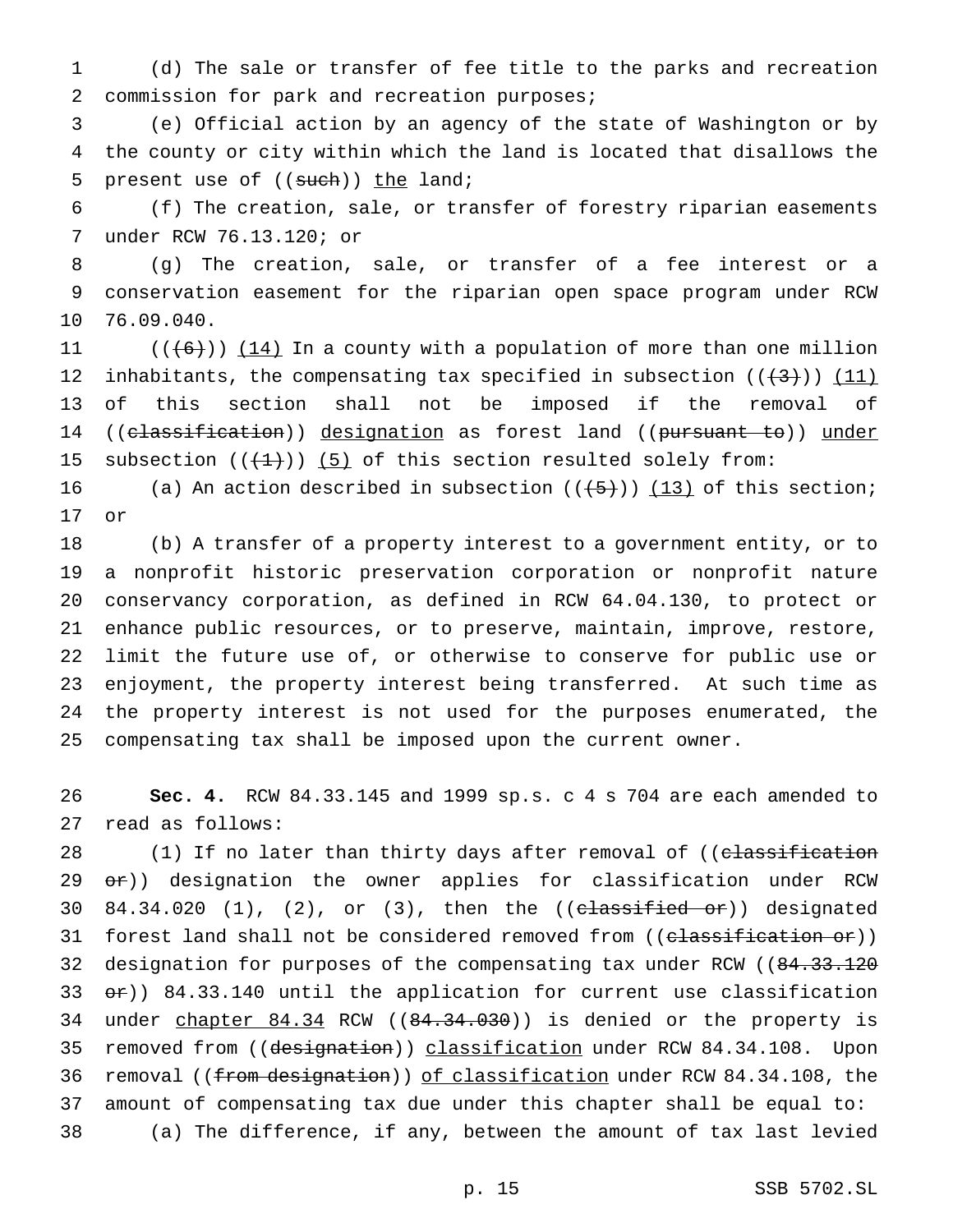1 on ((such)) the land as designated forest land and an amount equal to 2 the new assessed valuation of ((such)) the land when removed from ((designation)) classification under RCW 84.34.108 multiplied by the 4 dollar rate of the last levy extended against ((such)) the land, multiplied by

(b) A number equal to:

7 (i) The number of years the land was ((classified or)) designated under this chapter, if the total number of years the land was 9 ((classified or)) designated under this chapter and classified under chapter 84.34 RCW is less than ten; or

 (ii) Ten minus the number of years the land was classified under chapter 84.34 RCW, if the total number of years the land was 13 ((classified or)) designated under this chapter and classified under chapter 84.34 RCW is at least ten.

 (2) Nothing in this section authorizes the continued 16 ((classification or)) designation under this chapter or defers or reduces the compensating tax imposed upon forest land not transferred to classification under subsection (1) of this section which does not 19 meet the ((necessary)) definition((s)) of forest land under RCW 20 ((84.33.100)) 84.33.035. Nothing in this section affects the additional tax imposed under RCW 84.34.108.

 (3) In a county with a population of more than one million inhabitants, no amount of compensating tax is due under this section if the removal from classification under RCW 84.34.108 results from a transfer of property described in RCW 84.34.108(6).

 **Sec. 5.** RCW 84.33.170 and 1995 c 165 s 2 are each amended to read as follows:

 Notwithstanding any provision of this chapter to the contrary, this chapter shall not exempt from the ad valorem tax nor subject to the excise tax imposed by this chapter, Christmas trees and short-rotation 31 hardwoods, which are cultivated by agricultural methods, and ((sueh)) 32 the land on which ((such)) the Christmas trees and short-rotation 33 hardwoods stand shall not be taxed as provided in RCW ((84.33.100 34 through)) 84.33.140. However, short-rotation hardwoods, which are cultivated by agricultural methods, on land classified as timber land under chapter 84.34 RCW, shall be subject to the excise tax imposed under this chapter.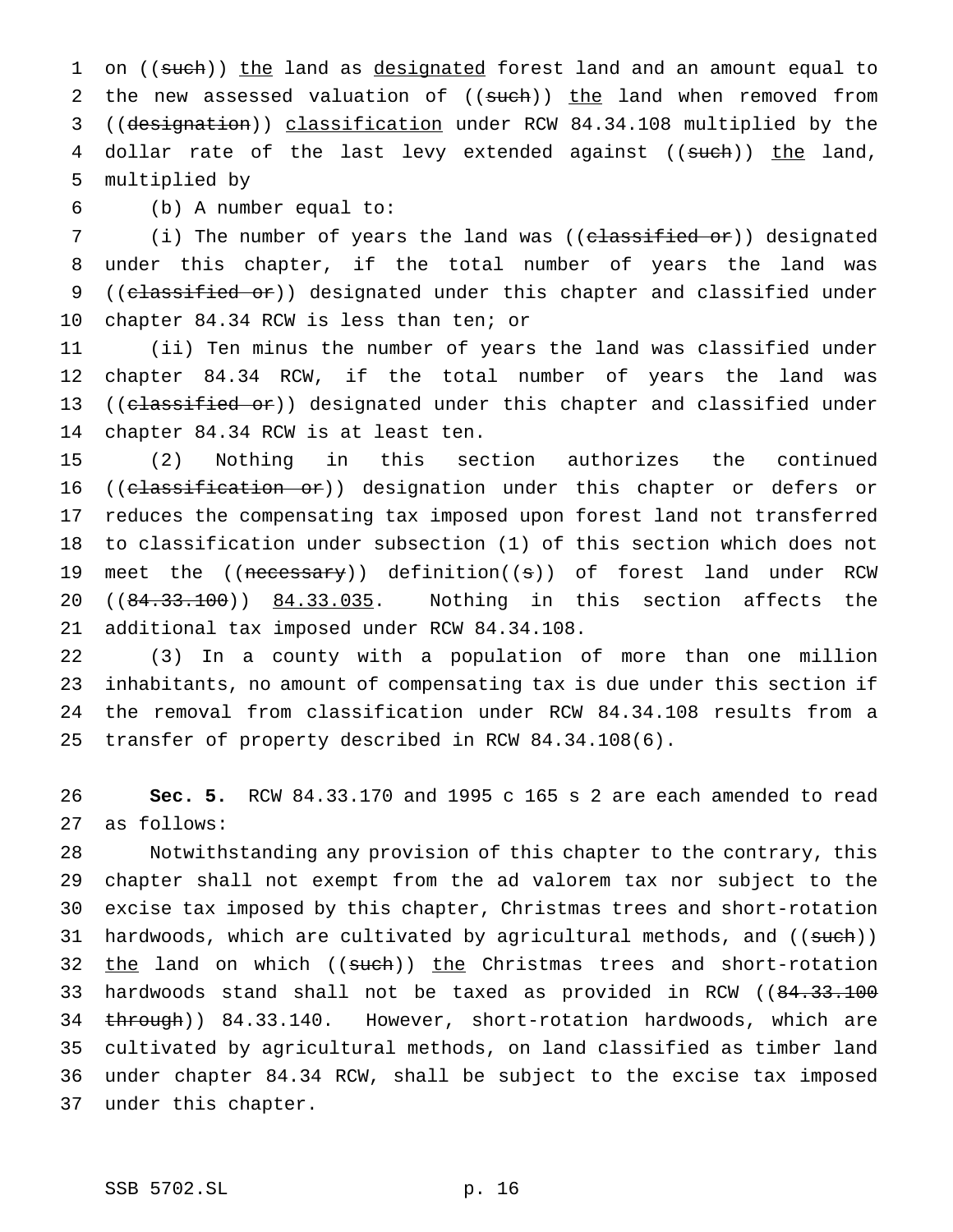1 **Sec. 6.** RCW 84.33.210 and 1992 c 52 s 7 are each amended to read 2 as follows:

3 (1) Any ((forest)) land that is designated ((for classification 4 pursuant to)) as forest land under this chapter ((84.33 RCW)) at the 5 earlier of the times the legislative authority of a local government 6 adopts a resolution, ordinance, or legislative act (a) to create a 7 local improvement district, in which ((such)) the land is included or 8 would have been included but for ((such classification)) the 9 designation, or (b) to approve or confirm a final special benefit 10 assessment roll relating to a sanitary or storm sewerage system, 11 domestic water supply or distribution system, or road construction or 12 improvement, which roll would have included ((such)) the land but for 13 ((such classification)) the designation, shall be exempt from special 14 benefit assessments or charges in lieu of assessment for such purposes 15 as long as that land remains ((in such classification)) designated as 16 forest land, except as otherwise provided in RCW 84.33.250.

17 (2) Whenever a local government creates a local improvement 18 district, the levying, collection, and enforcement of assessments shall 19 be in the manner and subject to the same procedures and limitations as 20 are provided ((pursuant to)) under the law concerning the initiation 21 and formation of local improvement districts for the particular local 22 government. Notice of the creation of a local improvement district 23 that includes designated forest land shall be filed with the ((county)) 24 assessor and the legislative authority of the county in which ((such)) 25 the land is located. The ((county)) assessor, upon receiving notice of 26 the creation of ((such)) a local improvement district, shall send a 27 notice to the owners of the designated forest lands listed on the tax 28 rolls of the applicable ((county)) treasurer of:

29 (a) The creation of the local improvement district;

30 (b) The exemption of that land from special benefit assessments;

31 (c) The fact that the designated forest land may become subject to the special benefit assessments if the owner waives the exemption by filing a notarized document with the governing body of the local government creating the local improvement district before the confirmation of the final special benefit assessment roll; and

36 (d) The potential liability, pursuant to RCW 84.33.220, if the 37 exemption is not waived and the land is subsequently removed from 38  $((the))$  designated forest land status.

39 (3) When a local government approves and confirms a special benefit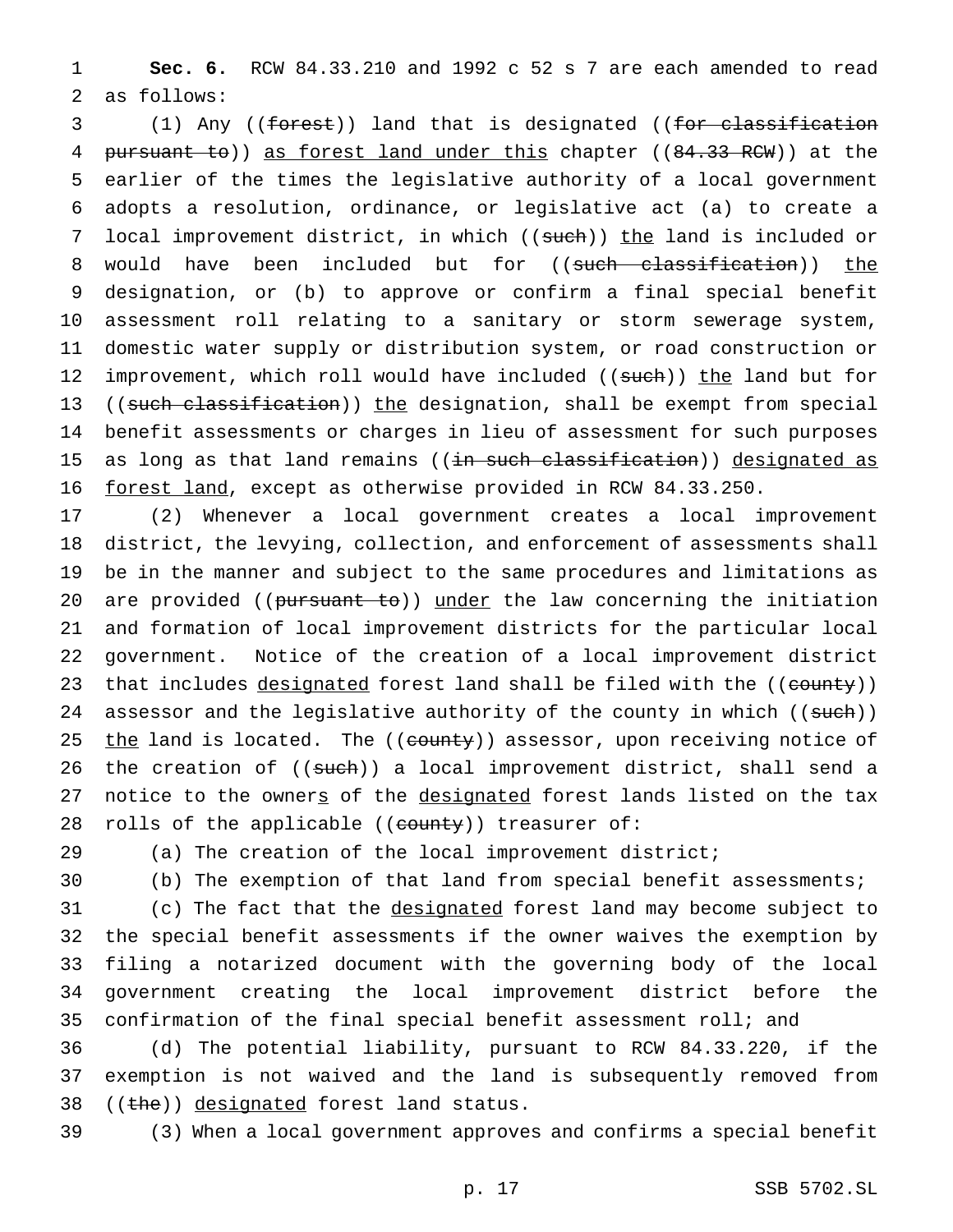1 assessment roll, from which designated forest land has been exempted 2 ((pursuant to)) under this section, it shall file a notice of ((such)) 3 this action with the ((county)) assessor and the legislative authority 4 of the county in which ((such)) the land is located and with the 5 treasurer of that local government( $(\frac{1}{f} - \text{which})$ ). The notice shall 6 describe the action taken, the type of improvement involved, the land 7 exempted, and the amount of the special benefit assessment that would 8 have been levied against the land if it had not been exempted. The 9 filing of ((such)) the notice with the ((county)) assessor and the 10 treasurer of that local government shall constitute constructive notice 11 to a purchaser or encumbrancer of the affected land, and every person 12 whose conveyance or encumbrance is subsequently executed or 13 subsequently recorded, that ((such)) the exempt land is subject to the 14 charges provided in RCW 84.33.220 and 84.33.230, if ((such)) the land 15 is ((withdrawn or)) removed from its ((classification)) designation as 16 forest land.

 (4) The owner of the land exempted from special benefit assessments 18 ((pursuant to)) under this section may waive that exemption by filing a notarized document to that effect with the legislative authority of the local government upon receiving notice from said local government concerning the assessment roll hearing and before the local government confirms the final special benefit assessment roll. A copy of that 23 waiver shall be filed by the local government with the ((county)) 24 assessor, but the failure ((of such filing)) to file this copy shall not affect the waiver.

26 (5) Except to the extent provided in RCW 84.33.250, the local 27 government shall have no duty to furnish service from the improvement 28 financed by the special benefit assessment to ((such)) the exempted 29 land.

30 **Sec. 7.** RCW 84.33.220 and 1992 c 52 s 8 are each amended to read 31 as follows:

32 Whenever forest land has ((once)) been exempted from special 33 benefit assessments ((pursuant to)) under RCW 84.33.210, any 34 ((withdrawal)) removal from ((classification)) designation or change in 35 use from forest land under this chapter ((84.33 RCW)) shall result in 36 the following:

37 (1) If the bonds used to fund the improvement in the local 38 improvement district have not been completely retired, ((such)) the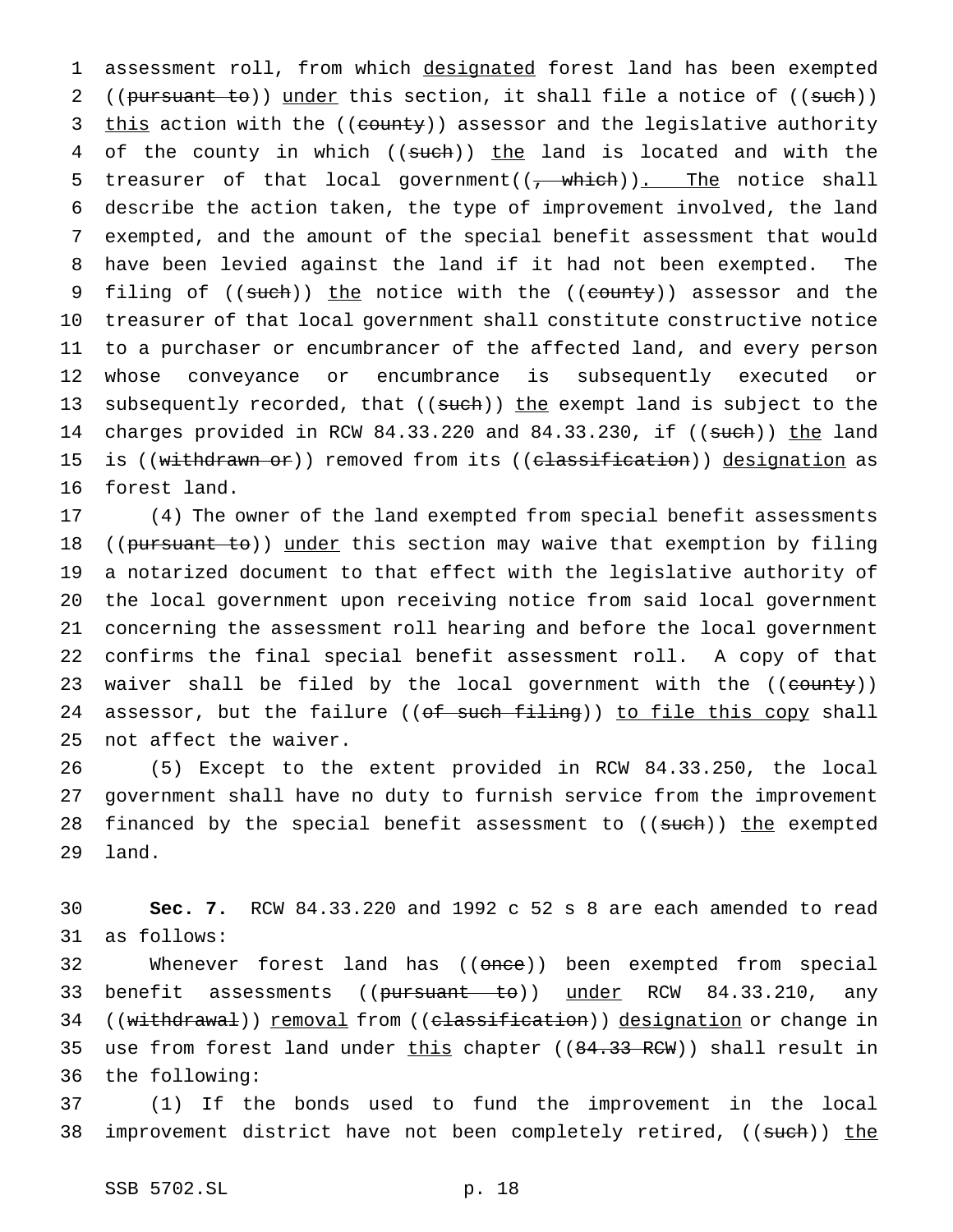land shall immediately become liable for:

 (a) The amount of the special benefit assessment listed in the notice provided for in RCW 84.33.210; plus

 (b) Interest on the amount determined in (a) of this subsection, compounded annually at a rate equal to the average rate of inflation from the time the initial notice is filed by the governmental entity that created the local improvement district as provided in RCW 8 84.33.210, to the time the owner ((withdraws such)) or the assessor 9 removes the land from the exemption category provided by this chapter; or

 (2) If the bonds used to fund the improvement in the local 12 improvement district have been completely retired, ((such)) the land shall immediately become liable for:

 (a) The amount of the special benefit assessment listed in the notice provided for in RCW 84.33.210; plus

 (b) Interest on the amount determined in (a) of this subsection compounded annually at a rate equal to the average rate of inflation from the time the initial notice is filed by the governmental entity that created the local improvement district as provided in RCW 84.33.210, to the time the bonds used to fund the improvement have been retired; plus

 (c) Interest on the total amount determined in (a) and (b) of this subsection at a simple per annum rate equal to the average rate of inflation from the time the bonds used to fund the improvement have 25 been retired to the time the owner ((withdraws such)) or the assessor 26 removes the land( $(s)$ ) from the exemption category provided by this chapter;

28 (3) The amount payable ((pursuant to)) under this section shall 29 become due on the date  $((such)$  the land is  $((with that  $10^{-10})$  removed$ 30 from its forest land ((classification and)) designation. This amount shall be a lien on the land prior and superior to any other lien whatsoever except for the lien for general taxes, and shall be enforceable in the same manner as the collection of special benefit assessments are enforced by that local government.

 **Sec. 8.** RCW 84.33.230 and 1992 c 52 s 9 are each amended to read as follows:

37 Whenever forest land is ((withdrawn or)) removed from its forest 38 land ((classification)) designation, the ((county)) assessor of the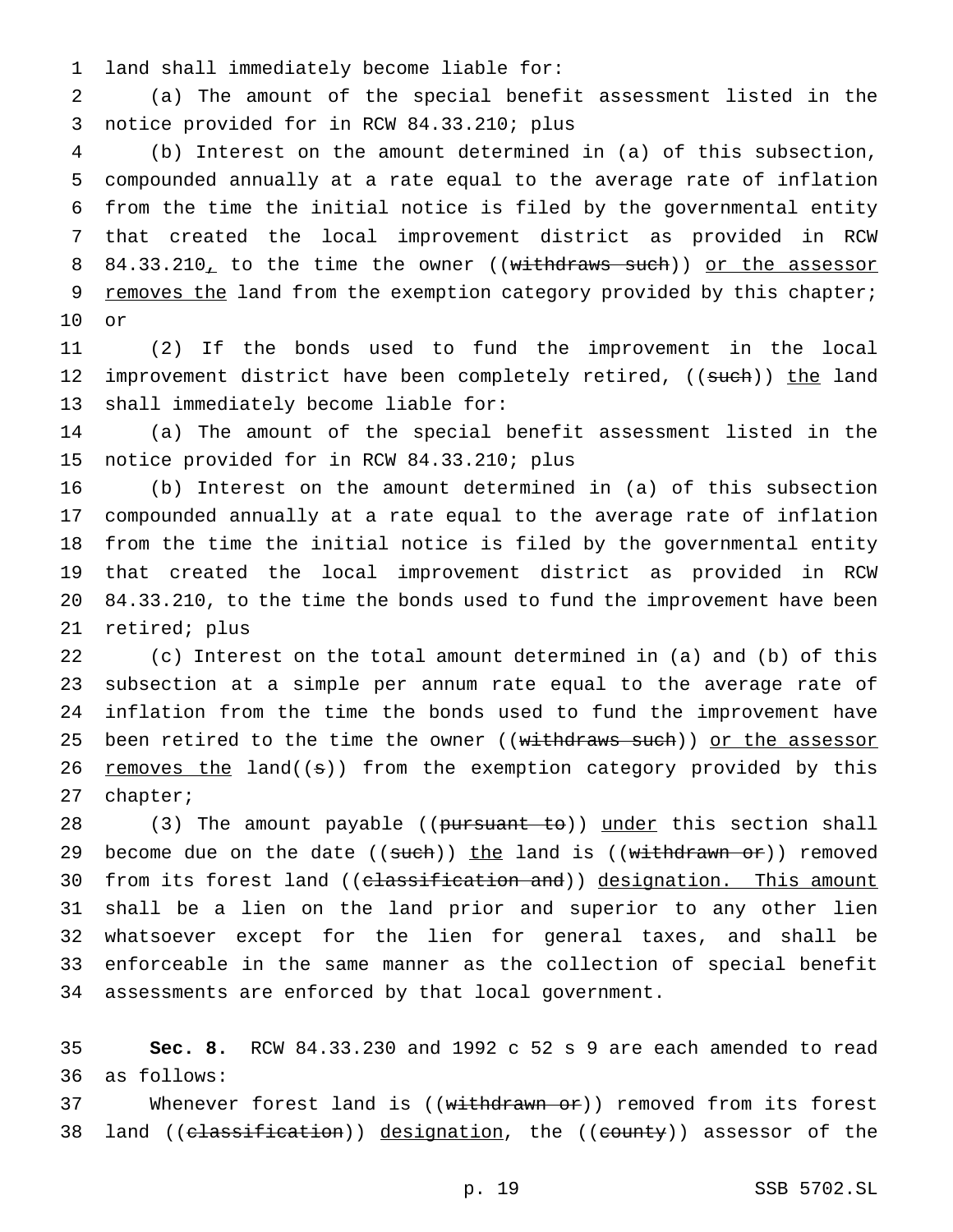1 county in which ((such)) the land is located shall forthwith give 2 written notice of ((such withdrawal or)) the removal to the local 3 government or its successor that ((had)) filed with the assessor the 4 notice required by RCW 84.33.210. Upon receipt of the notice from the 5 assessor, the local government shall mail a written statement to the 6 owner of ((such)) the land for the amounts payable as provided in RCW 7 84.33.220. ((Such)) The amounts due shall be delinquent if not paid 8 within one hundred eighty days after the date of mailing of the 9 statement( $(\frac{1}{2}, \frac{1}{2})$ . The amount payable shall be subject to the same 10 interest, penalties, lien priority, and enforcement procedures that are 11 applicable to delinquent assessments on the assessment roll from which 12 that land had been exempted, except that the rate of interest charged 13 shall not exceed the rate provided in RCW 84.33.220.

14 **Sec. 9.** RCW 84.33.250 and 1992 c 52 s 11 are each amended to read 15 as follows:

16 The department ((<del>of revenue</del>)) shall adopt rules it shall deem 17 necessary to implement RCW ((84.33.100 and)) 84.33.210 through 18 84.33.270, which shall include, but not be limited to, procedures to 19 determine the extent to which a portion of the land otherwise exempt 20 may be subject to a special benefit assessment for: (1) The actual 21 connection to the domestic water system or sewerage facilities; (2) 22 ( $(for)$ ) access to the road improvement in relation to its value as 23 forest land as distinguished from its value under more intensive uses; 24 and (3) (( $f$ or such)) the lands that benefit from or cause the need for 25 a local improvement district. The provision for limited special 26 benefit assessments shall not relieve ((such)) the land from liability 27 for the amounts provided in RCW 84.33.220 and 84.33.230 when ((such)) 28 the land is ((withdrawn or)) removed from its forest land 29 ((classification)) designation.

30 **Sec. 10.** RCW 84.33.260 and 1992 c 52 s 12 are each amended to read 31 as follows:

32 Whenever a portion of a parcel of land that was ((c<del>lassified</del>)) 33 designated as forest land ((pursuant to)) under this chapter is 34 ((withdrawn)) removed from ((classification)) designation or there is 35 a change in use, and ((such)) the land has been exempted from any 36 benefit assessments ((pursuant to)) under RCW 84.33.210, the previously 37 exempt benefit assessments shall become due on only that portion of the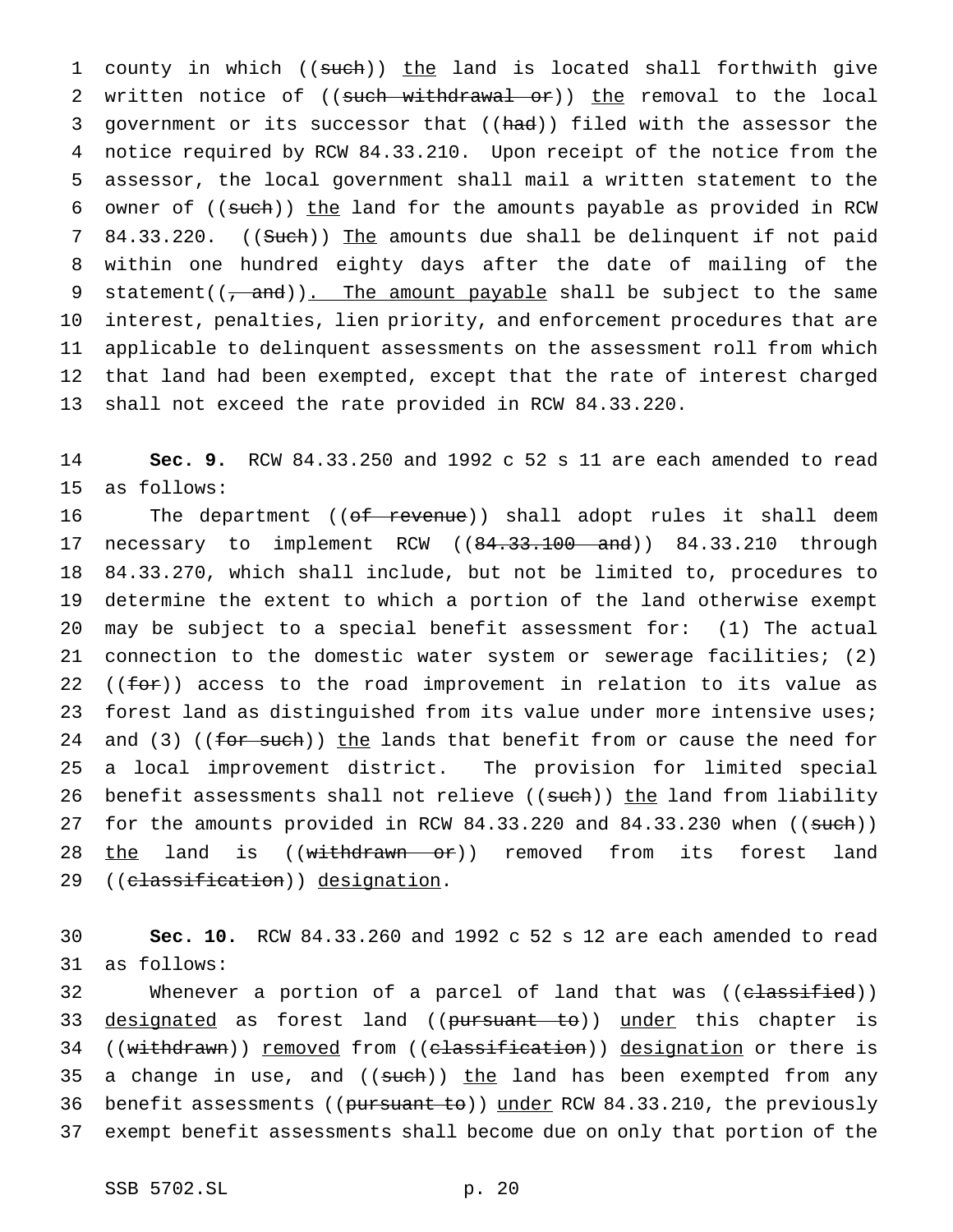1 land that is ((withdrawn)) removed or changed in use.

 **Sec. 11.** RCW 84.33.270 and 1992 c 52 s 13 are each amended to read as follows:

4 (1) Forest land on which the right ( $(\pm \sigma)$ ) of future development has been acquired by any local government, the state of Washington, or the United States government shall be exempt from special benefit 7 assessments in lieu of assessment for ((such)) the purposes in the same manner, and under the same liabilities for payment and interest, as 9 land (( $e$ lassified)) designated under this chapter as forest land, for 10 as long as ((such classification)) the designation applies.

 (2) Any interest, development right, easement, covenant, or other contractual right that effectively protects, preserves, maintains, improves, restores, prevents the future nonforest use of, or otherwise conserves forest land shall be exempt from special benefit assessments 15 as long as ((such)) the development right or other ((such)) interest 16 effectively serves to prevent nonforest development of ((such)) the land.

 **Sec. 12.** RCW 84.34.020 and 1998 c 320 s 7 are each amended to read as follows:

 As used in this chapter, unless a different meaning is required by the context:

 (1) "Open space land" means (a) any land area so designated by an official comprehensive land use plan adopted by any city or county and zoned accordingly, or (b) any land area, the preservation of which in its present use would (i) conserve and enhance natural or scenic resources, or (ii) protect streams or water supply, or (iii) promote conservation of soils, wetlands, beaches or tidal marshes, or (iv) enhance the value to the public of abutting or neighboring parks, forests, wildlife preserves, nature reservations or sanctuaries or other open space, or (v) enhance recreation opportunities, or (vi) preserve historic sites, or (vii) preserve visual quality along highway, road, and street corridors or scenic vistas, or (viii) retain in its natural state tracts of land not less than one acre situated in an urban area and open to public use on such conditions as may be reasonably required by the legislative body granting the open space classification, or (c) any land meeting the definition of farm and agricultural conservation land under subsection (8) of this section.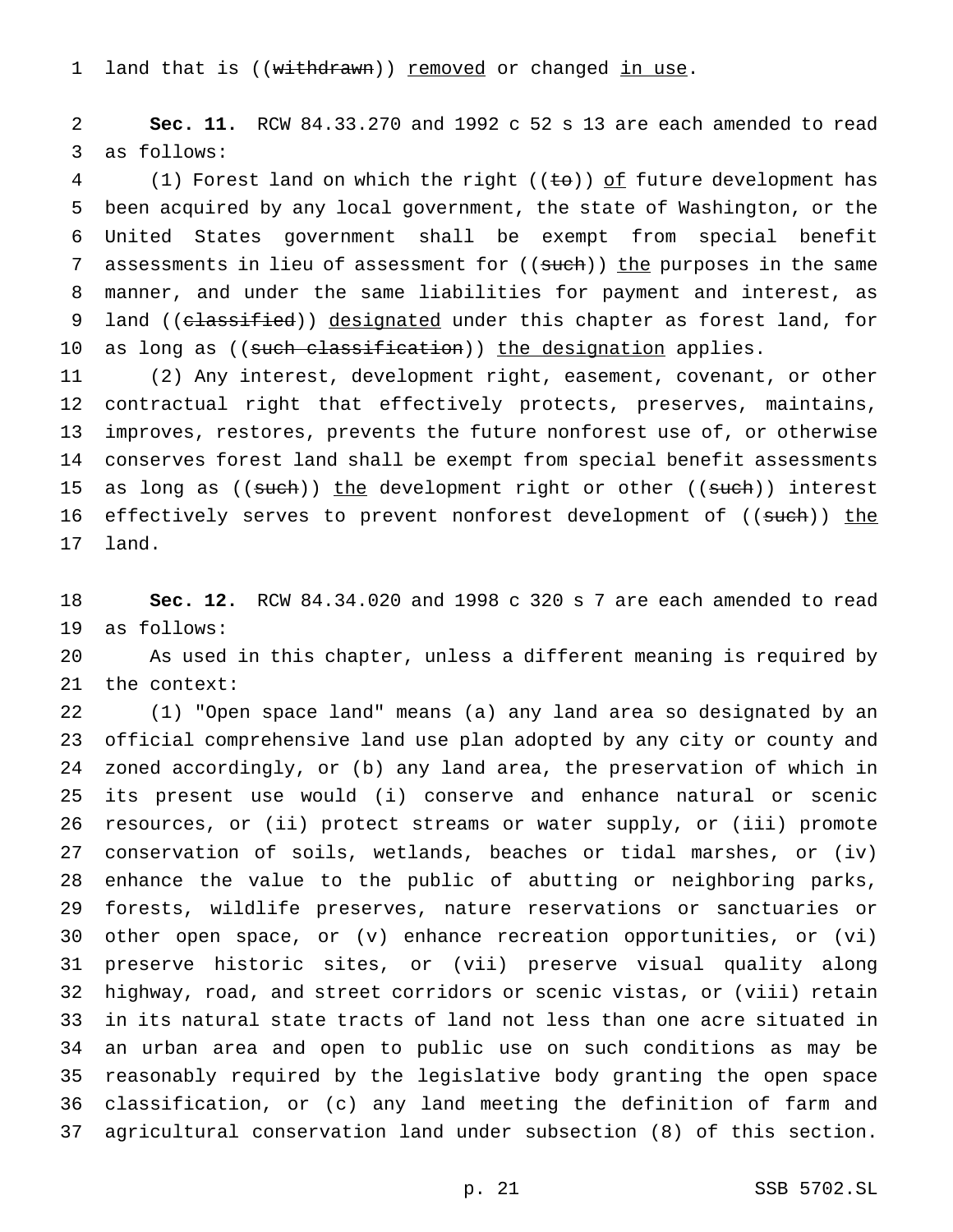As a condition of granting open space classification, the legislative body may not require public access on land classified under (b)(iii) of this subsection for the purpose of promoting conservation of wetlands. (2) "Farm and agricultural land" means:

 (a) Any parcel of land that is twenty or more acres or multiple parcels of land that are contiguous and total twenty or more acres:

 (i) Devoted primarily to the production of livestock or 8 agricultural commodities for commercial purposes;

 (ii) Enrolled in the federal conservation reserve program or its successor administered by the United States department of agriculture; or

 (iii) Other similar commercial activities as may be established by rule;

 (b) Any parcel of land that is five acres or more but less than twenty acres devoted primarily to agricultural uses, which has produced a gross income from agricultural uses equivalent to, as of January 1, 1993:

 (i) One hundred dollars or more per acre per year for three of the five calendar years preceding the date of application for classification under this chapter for all parcels of land that are classified under this subsection or all parcels of land for which an application for classification under this subsection is made with the granting authority prior to January 1, 1993; and

 (ii) On or after January 1, 1993, two hundred dollars or more per acre per year for three of the five calendar years preceding the date 26 of application for classification under this chapter;

 (c) Any parcel of land of less than five acres devoted primarily to agricultural uses which has produced a gross income as of January 1, 1993, of:

 (i) One thousand dollars or more per year for three of the five calendar years preceding the date of application for classification under this chapter for all parcels of land that are classified under this subsection or all parcels of land for which an application for classification under this subsection is made with the granting authority prior to January 1, 1993; and

 (ii) On or after January 1, 1993, fifteen hundred dollars or more per year for three of the five calendar years preceding the date of application for classification under this chapter.

Parcels of land described in (b)(i) and (c)(i) of this subsection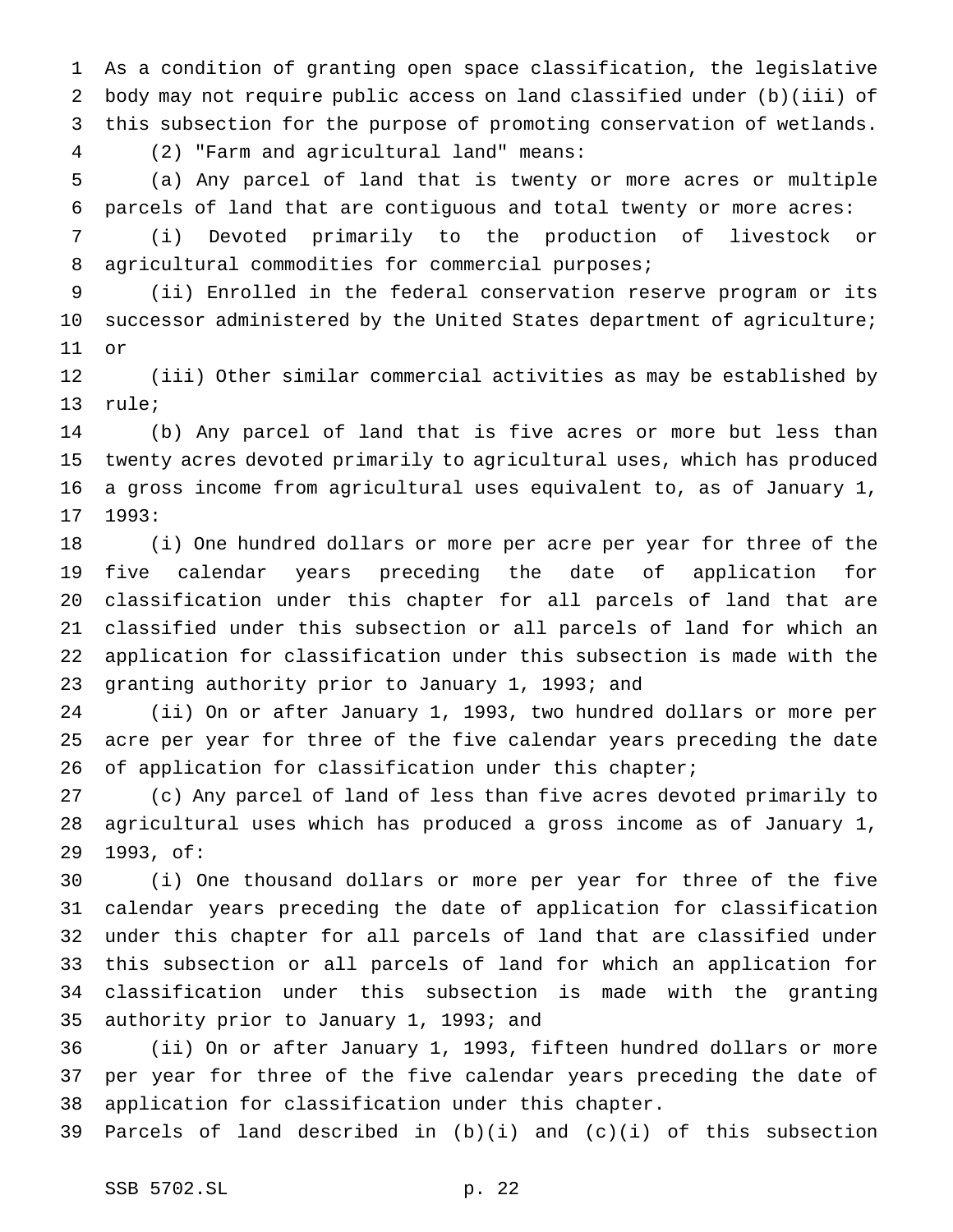shall, upon any transfer of the property excluding a transfer to a surviving spouse, be subject to the limits of (b)(ii) and (c)(ii) of this subsection.

 ((Agricultural lands shall also include such)) (d) Any lands including incidental uses as are compatible with agricultural purposes, including wetlands preservation, provided such incidental use does not exceed twenty percent of the classified land and the land on which appurtenances necessary to the production, preparation, or sale of the agricultural products exist in conjunction with the lands producing such products. Agricultural lands shall also include any parcel of land of one to five acres, which is not contiguous, but which otherwise constitutes an integral part of farming operations being conducted on land qualifying under this section as "farm and agricultural lands"; or  $((\{d\})$   $(e)$  The land on which housing for employees and the principal place of residence of the farm operator or owner of land classified pursuant to (a) of this subsection is sited if: The housing 17 or residence is on or contiguous to the classified parcel; and the use of the housing or the residence is integral to the use of the classified land for agricultural purposes.

 (3) "Timber land" means any parcel of land that is five or more acres or multiple parcels of land that are contiguous and total five or more acres which is or are devoted primarily to the growth and harvest 23 of ((forest crops)) timber for commercial purposes. A timber management plan shall be filed with the county legislative authority at the time (a) an application is made for classification as timber land pursuant to this chapter or (b) when a sale or transfer of timber land occurs and a notice of classification continuance is signed. Timber land means the land only.

 (4) "Current" or "currently" means as of the date on which property is to be listed and valued by the assessor.

 (5) "Owner" means the party or parties having the fee interest in land, except that where land is subject to real estate contract "owner" shall mean the contract vendee.

 (6) "Contiguous" means land adjoining and touching other property held by the same ownership. Land divided by a public road, but otherwise an integral part of a farming operation, shall be considered contiguous.

 (7) "Granting authority" means the appropriate agency or official who acts on an application for classification of land pursuant to this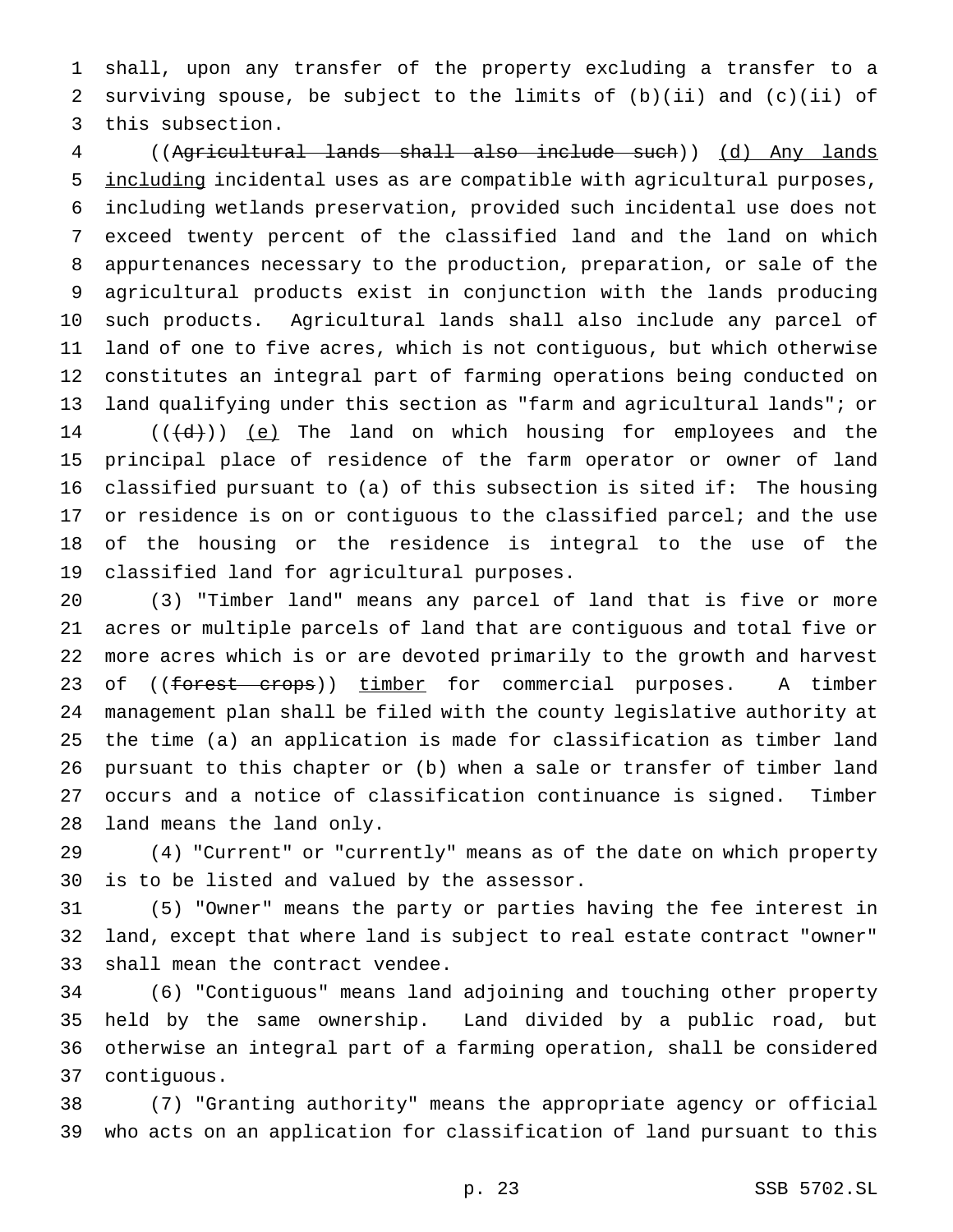chapter.

(8) "Farm and agricultural conservation land" means either:

 (a) Land that was previously classified under subsection (2) of this section, that no longer meets the criteria of subsection (2) of this section, and that is reclassified under subsection (1) of this section; or

 (b) Land that is traditional farmland that is not classified under chapter 84.33 or 84.34 RCW, that has not been irrevocably devoted to a use inconsistent with agricultural uses, and that has a high potential for returning to commercial agriculture.

 **Sec. 13.** RCW 84.34.065 and 2000 c 103 s 23 are each amended to read as follows:

 The true and fair value of farm and agricultural land shall be determined by consideration of the earning or productive capacity of comparable lands from crops grown most typically in the area averaged over not less than five years, capitalized at indicative rates. The earning or productive capacity of farm and agricultural lands shall be the "net cash rental", capitalized at a "rate of interest" charged on long term loans secured by a mortgage on farm or agricultural land plus a component for property taxes. The current use value of land under 21 RCW 84.34.020(2)( $(\overline{d})$ ) <u>(e)</u> shall be established as: The prior year's average value of open space farm and agricultural land used in the county plus the value of land improvements such as septic, water, and power used to serve the residence. This shall not be interpreted to require the assessor to list improvements to the land with the value of the land.

For the purposes of the above computation:

 (1) The term "net cash rental" shall mean the average rental paid on an annual basis, in cash, for the land being appraised and other farm and agricultural land of similar quality and similarly situated that is available for lease for a period of at least three years to any reliable person without unreasonable restrictions on its use for production of agricultural crops. There shall be allowed as a deduction from the rental received or computed any costs of crop production charged against the landlord if the costs are such as are customarily paid by a landlord. If "net cash rental" data is not available, the earning or productive capacity of farm and agricultural lands shall be determined by the cash value of typical or usual crops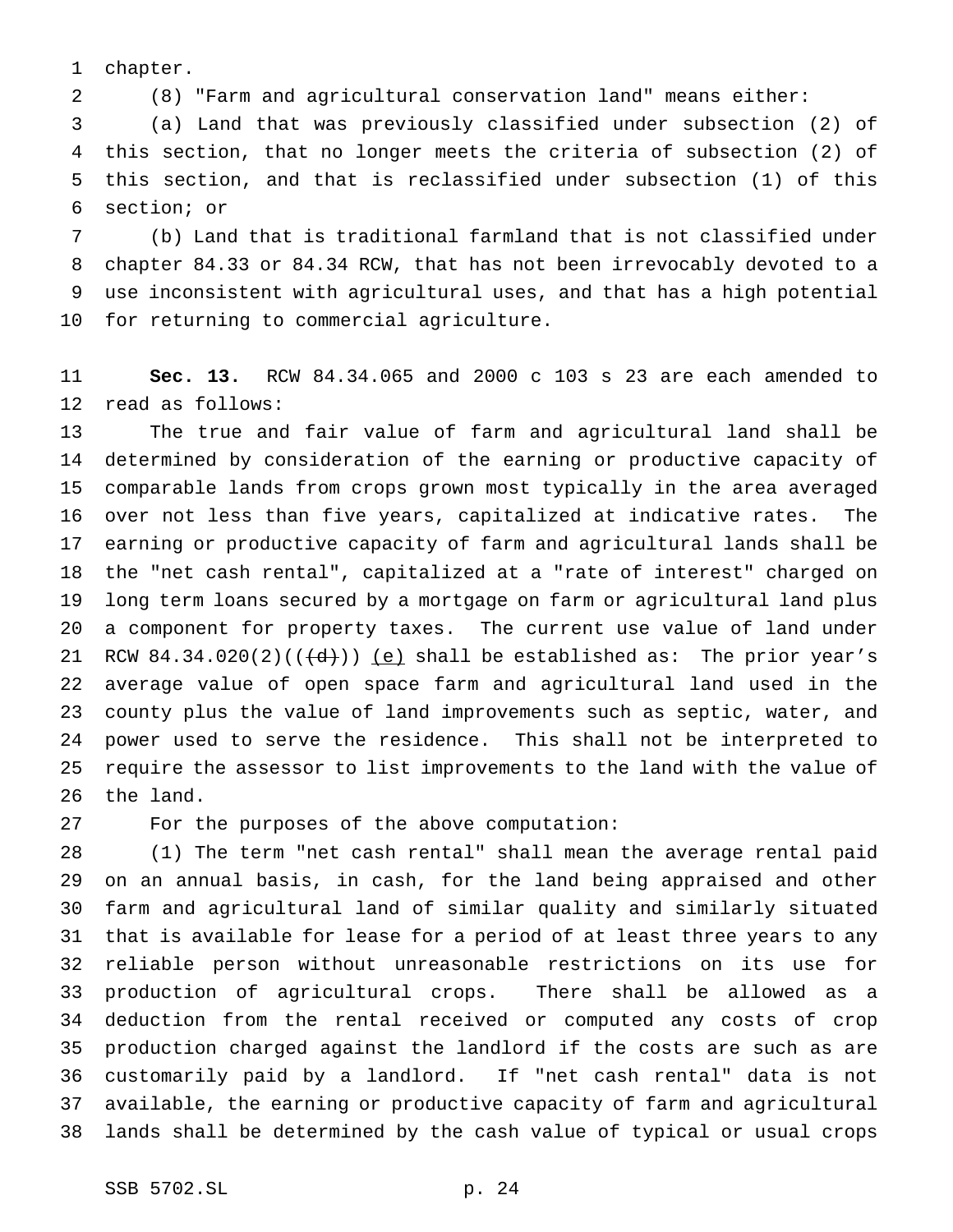grown on land of similar quality and similarly situated averaged over not less than five years. Standard costs of production shall be allowed as a deduction from the cash value of the crops.

 The current "net cash rental" or "earning capacity" shall be determined by the assessor with the advice of the advisory committee as provided in RCW 84.34.145, and through a continuing internal study, assisted by studies of the department of revenue. This net cash rental figure as it applies to any farm and agricultural land may be challenged before the same boards or authorities as would be the case with regard to assessed values on general property.

 (2) The term "rate of interest" shall mean the rate of interest charged by the farm credit administration and other large financial institutions regularly making loans secured by farm and agricultural lands through mortgages or similar legal instruments, averaged over the immediate past five years.

 The "rate of interest" shall be determined annually by a rule adopted by the department of revenue and such rule shall be published in the state register not later than January 1 of each year for use in that assessment year. The department of revenue determination may be appealed to the state board of tax appeals within thirty days after the date of publication by any owner of farm or agricultural land or the assessor of any county containing farm and agricultural land.

 (3) The "component for property taxes" shall be a figure obtained by dividing the assessed value of all property in the county into the property taxes levied within the county in the year preceding the assessment and multiplying the quotient obtained by one hundred.

 **Sec. 14.** RCW 84.34.108 and 1999 sp.s. c 4 s 706 and 1999 c 233 s 22 are each reenacted and amended to read as follows:

 (1) When land has once been classified under this chapter, a 30 notation of ((such)) the classification shall be made each year upon 31 the assessment and tax rolls and ((such)) the land shall be valued pursuant to RCW 84.34.060 or 84.34.065 until removal of all or a 33 portion of ((such)) the classification by the assessor upon occurrence of any of the following:

 (a) Receipt of notice from the owner to remove all or a portion of 36 ((such)) the classification;

 (b) Sale or transfer to an ownership, except a transfer that resulted from a default in loan payments made to or secured by a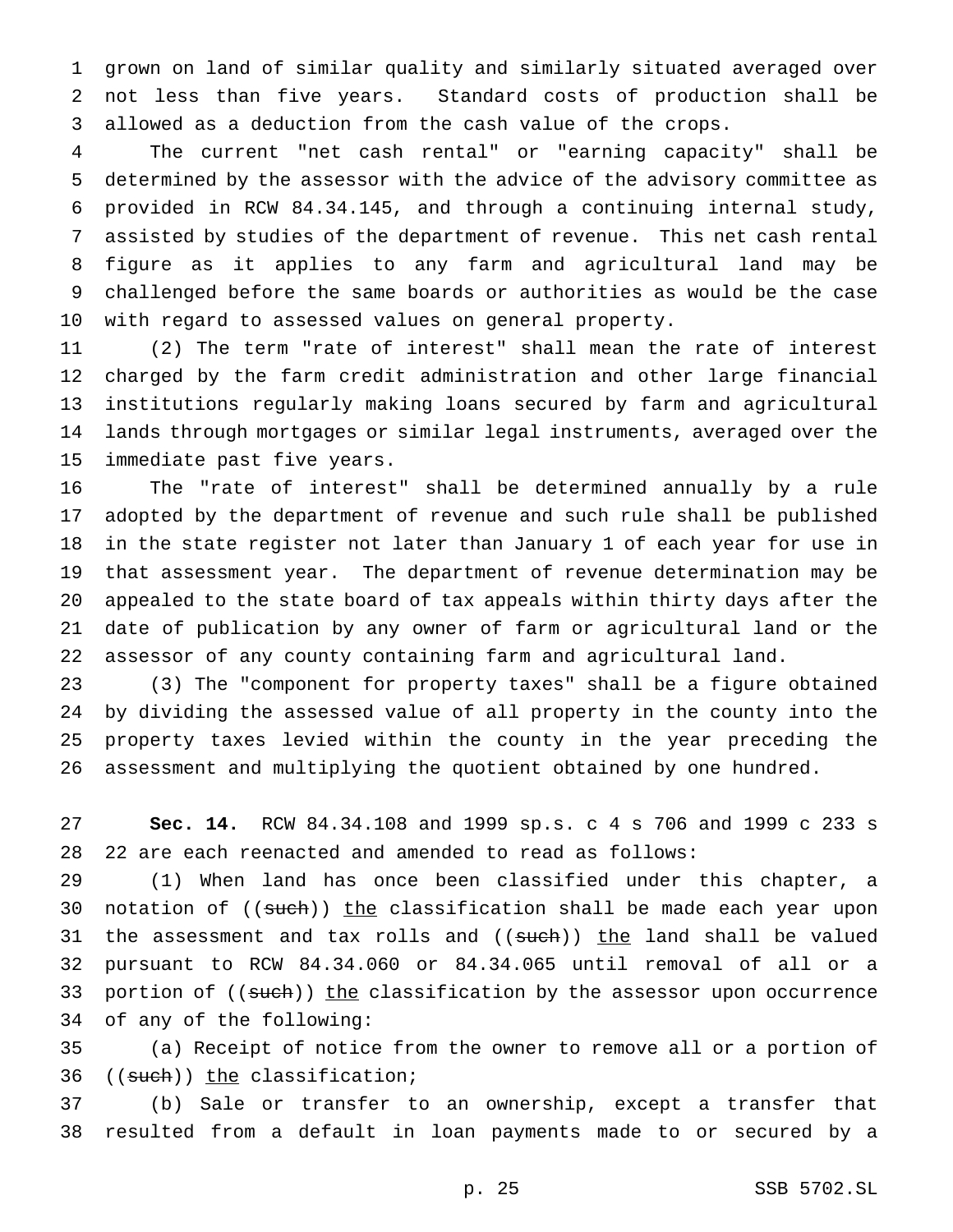governmental agency that intends to or is required by law or regulation to resell the property for the same use as before, making all or a 3 portion of ((such)) the land exempt from ad valorem taxation;

4 (c) Sale or transfer of all or a portion of ((such)) the land to a new owner, unless the new owner has signed a notice of classification continuance, except transfer to an owner who is an heir or devisee of a deceased owner shall not, by itself, result in removal of classification. The notice of continuance shall be on a form prepared 9 by the department ((of revenue)). If the notice of continuance is not signed by the new owner and attached to the real estate excise tax affidavit, all additional taxes calculated pursuant to subsection (4) of this section shall become due and payable by the seller or 13 transferor at time of sale. The ((county)) auditor shall not accept an instrument of conveyance of classified land for filing or recording unless the new owner has signed the notice of continuance or the additional tax has been paid, as evidenced by the real estate excise tax stamp affixed thereto by the treasurer. The seller, transferor, or new owner may appeal the new assessed valuation calculated under subsection (4) of this section to the county board of equalization. Jurisdiction is hereby conferred on the county board of equalization to hear these appeals;

 (d) Determination by the assessor, after giving the owner written notice and an opportunity to be heard, that all or a portion of 24 ((such)) the land no longer meets the criteria for classification under this chapter. The criteria for classification pursuant to this chapter continue to apply after classification has been granted.

 The granting authority, upon request of an assessor, shall provide reasonable assistance to the assessor in making a determination whether 29 ((such)) the land continues to meet the qualifications of RCW 84.34.020 (1) or (3). The assistance shall be provided within thirty days of receipt of the request.

(2) Land may not be removed from classification because of:

 (a) The creation, sale, or transfer of forestry riparian easements under RCW 76.13.120; or

 (b) The creation, sale, or transfer of a fee interest or a conservation easement for the riparian open space program under RCW 76.09.040.

 (3) Within thirty days after such removal of all or a portion of 39 ((such)) the land from current use classification, the assessor shall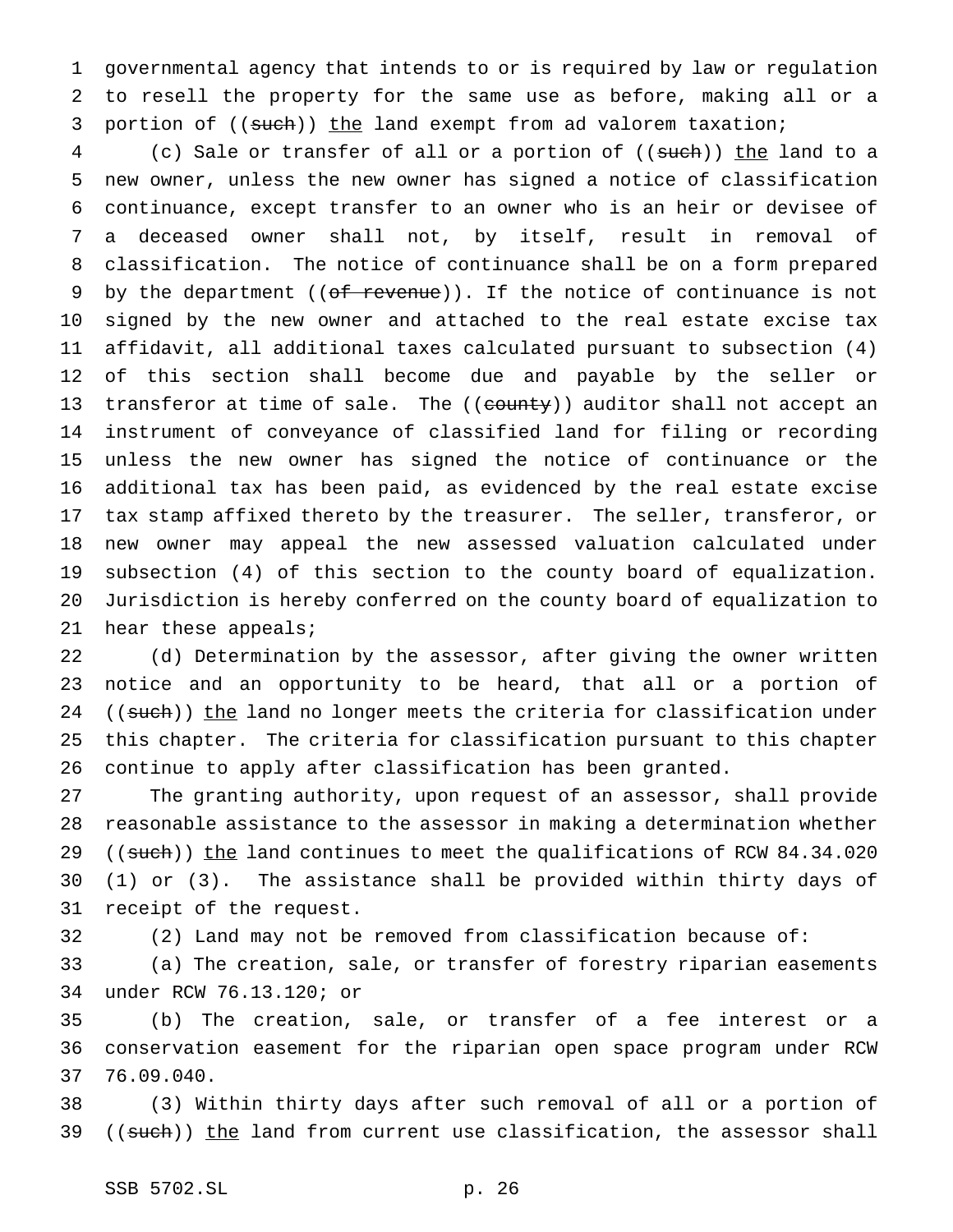1 notify the owner in writing, setting forth the reasons for ((such)) the 2 removal. The seller, transferor, or owner may appeal ((such)) the removal to the county board of equalization.

 (4) Unless the removal is reversed on appeal, the assessor shall 5 revalue the affected land with reference to ((full market)) its true 6 and fair value on ((the date)) January 1st of the year of removal from classification. Both the assessed valuation before and after the removal of classification shall be listed and taxes shall be allocated according to that part of the year to which each assessed valuation applies. Except as provided in subsection (6) of this section, an additional tax, applicable interest, and penalty shall be imposed which 12 shall be due and payable to the ((county)) treasurer thirty days after the owner is notified of the amount of the additional tax. As soon as 14 possible, the assessor shall compute the amount of ((such an)) additional tax, applicable interest, and penalty and the treasurer shall mail notice to the owner of the amount thereof and the date on 17 which payment is due. The amount of  $((\text{such}))$  the additional tax, applicable interest, and penalty shall be determined as follows:

 (a) The amount of additional tax shall be equal to the difference between the property tax paid as "open space land", "farm and agricultural land", or "timber land" and the amount of property tax otherwise due and payable for the seven years last past had the land not been so classified;

 (b) The amount of applicable interest shall be equal to the 25 interest upon the amounts of ((such)) the additional tax paid at the same statutory rate charged on delinquent property taxes from the dates 27 on which ((such)) the additional tax could have been paid without penalty if the land had been assessed at a value without regard to this chapter;

 (c) The amount of the penalty shall be as provided in RCW 84.34.080. The penalty shall not be imposed if the removal satisfies the conditions of RCW 84.34.070.

 (5) Additional tax, applicable interest, and penalty, shall become 34 a lien on ((such)) the land which shall attach at the time ((such)) the land is removed from classification under this chapter and shall have priority to and shall be fully paid and satisfied before any recognizance, mortgage, judgment, debt, obligation or responsibility to 38 or with which ((such)) the land may become charged or liable. ((Such)) 39 This lien may be foreclosed upon expiration of the same period after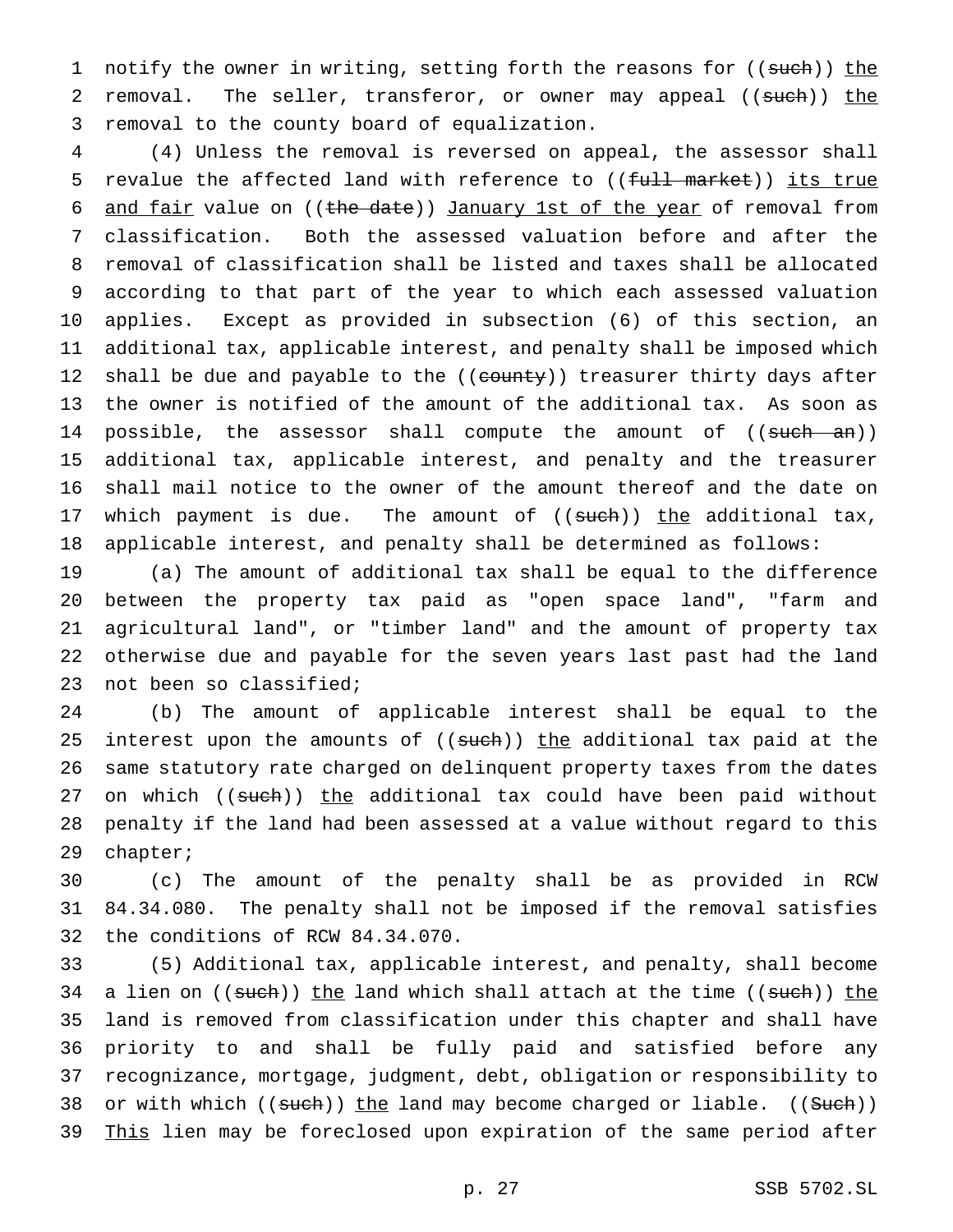delinquency and in the same manner provided by law for foreclosure of liens for delinquent real property taxes as provided in RCW 84.64.050 now or as hereafter amended. Any additional tax unpaid on its due date shall thereupon become delinquent. From the date of delinquency until paid, interest shall be charged at the same rate applied by law to delinquent ad valorem property taxes.

 (6) The additional tax, applicable interest, and penalty specified in subsection (4) of this section shall not be imposed if the removal of classification pursuant to subsection (1) of this section resulted solely from:

 (a) Transfer to a government entity in exchange for other land 12 located within the state of Washington;

 (b)(i) A taking through the exercise of the power of eminent domain, or (ii) sale or transfer to an entity having the power of eminent domain in anticipation of the exercise of such power, said entity having manifested its intent in writing or by other official action;

 (c) A natural disaster such as a flood, windstorm, earthquake, or other such calamity rather than by virtue of the act of the landowner 20 changing the use of ((such)) the property;

 (d) Official action by an agency of the state of Washington or by the county or city within which the land is located which disallows the 23 present use of ((such)) the land;

24 (e) Transfer of land to a church when ((such)) the land would qualify for exemption pursuant to RCW 84.36.020;

 (f) Acquisition of property interests by state agencies or agencies or organizations qualified under RCW 84.34.210 and 64.04.130 for the 28 purposes enumerated in those sections( $($  : PROVIDED, That)). At such time as these property interests are not used for the purposes enumerated in RCW 84.34.210 and 64.04.130 the additional tax specified in subsection (4) of this section shall be imposed;

 (g) Removal of land classified as farm and agricultural land under 33 RCW 84.34.020(2)( $(\overline{(d)}})$ ) (e);

 (h) Removal of land from classification after enactment of a statutory exemption that qualifies the land for exemption and receipt of notice from the owner to remove the land from classification;

 (i) The creation, sale, or transfer of forestry riparian easements under RCW 76.13.120; or

(j) The creation, sale, or transfer of a fee interest or a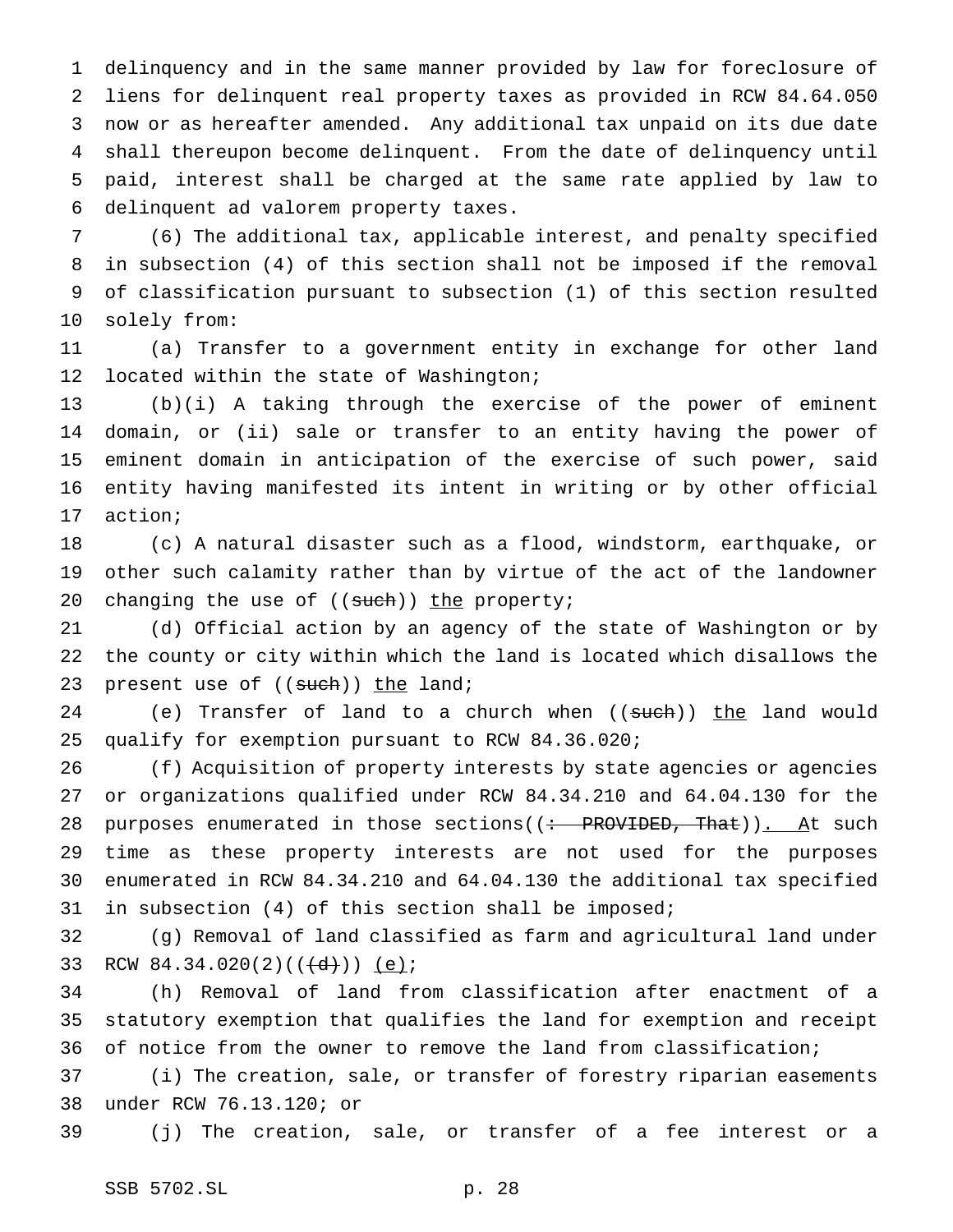conservation easement for the riparian open space program under RCW 76.09.040.

 NEW SECTION. **Sec. 15.** The following sections are decodified: (1) RCW 84.33.112 (Forest land valuation--Grading forest land-- Completion date--Hearings);

 (2) RCW 84.33.113 (Forest land valuation--Grading forest land-- Review of grades);

 (3) RCW 84.33.114 (Forest land valuation--Grading forest land-- Certification of grades to department of revenue by department of natural resources);

 (4) RCW 84.33.115 (Forest land valuation--Grading forest land-- Certification of grades to county assessors--Placement of forest land within land grades);

 (5) RCW 84.33.116 (Forest land valuation--Grading forest land-- Notice to owners of grades--Petition for correction of grade--Appeal); and

 (6) RCW 84.33.118 (Forest land valuation--Grading forest land-- Notice to owners of value established--Petitions for correction of value).

 NEW SECTION. **Sec. 16.** The following acts or parts of acts are each repealed:

 (1) RCW 84.33.020 (Classification of timberlands) and 1990 c 33 s 599, 1984 c 204 s 17, & 1971 ex.s. c 294 s 2;

 (2) RCW 84.33.073 (Definitions) and 1995 c 325 s 1, 1987 c 166 s 2, 1986 c 315 s 2, 1982 2nd ex.s. c 4 s 3, & 1981 c 146 s 1;

 (3) RCW 84.33.100 (Forest land valuation--Definitions) and 1999 c 153 s 70, 1992 c 52 s 6, 1983 c 3 s 224, & 1971 ex.s. c 294 s 10;

 (4) RCW 84.33.110 (Forest land valuation--Grading forest land-- Classes) and 1981 c 148 s 4, 1974 ex.s. c 187 s 4, & 1971 ex.s. c 294 s 11; and

 (5) RCW 84.33.120 (Forest land valuation--Assessor to list forest land at grade and class values--Computation of assessed value-- Adjustment of values--Certification--Use--Notice of continuance-- Appeals--Removal of classification--Compensating tax) and 1999 sp.s. c 4 s 702, 1999 c 233 s 20, 1997 c 299 s 1, 1995 c 330 s 1, 1992 c 69 s 1, 1986 c 238 s 1, 1984 c 204 s 23, 1981 c 148 s 7, 1980 c 134 s 2, 1974 ex.s. c 187 s 5, 1972 ex.s. c 148 s 5, & 1971 ex.s. c 294 s 12.